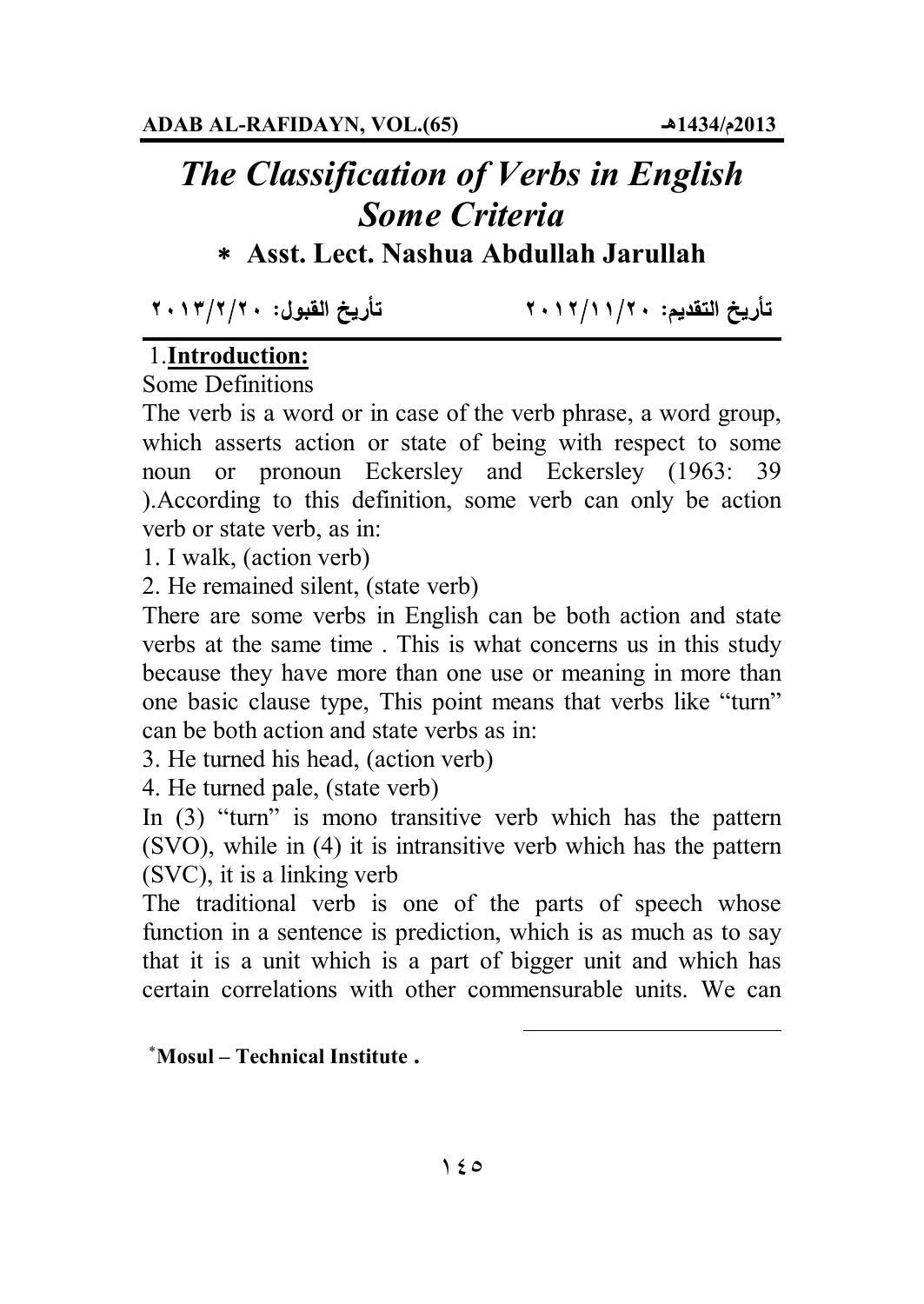predict from this definition that there are some verbs the meaning of which depends on the arguments, type of verb complementation or type of noun.

Pollock and Rounds (1954:49) state that the verb tells or asks something about or commands the subject to do something agree

with them and add that the verb expresses an action, but also it may express a condition or state of being.

Most of the previous definitions assign verb to the action or states, but there are certain verbs can show possession Thus, Romine et a],

 (1972:144)asserts that verb is a word asserting action, showing possession, or

indicating state of being 'Have' in the following example shows possession:

Ex. He had it.

## **2. The Criteria Adopted:**

1. Verb in English can be classified into various classes. Each classification is based on a definite criterion, one of these' criteria classifies verbs into: lexical and auxiliary. The following diagram clarifies the criterion above:

**Table1 The verb classes:** 

**[Adapted From Ourik etal ,1972]**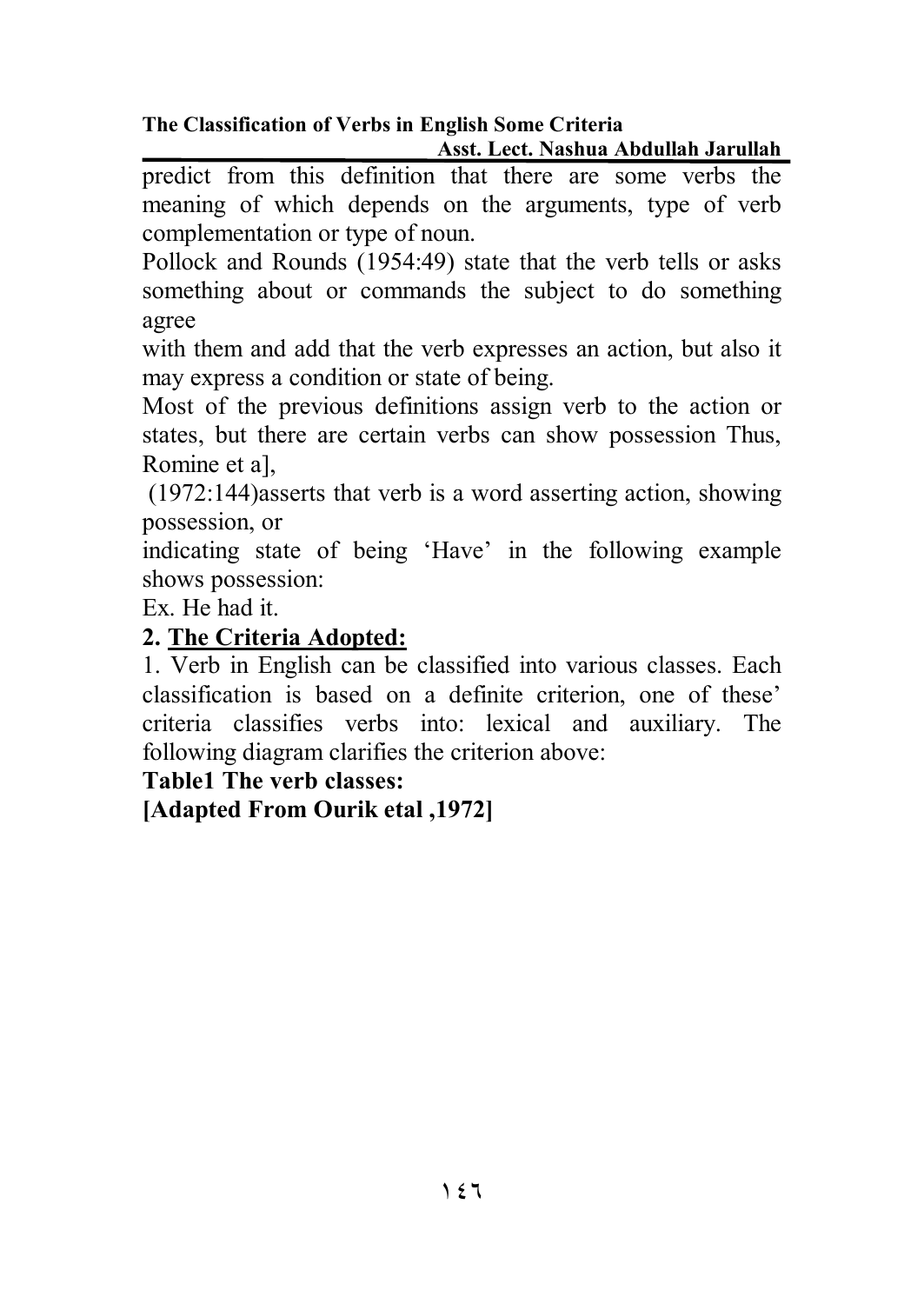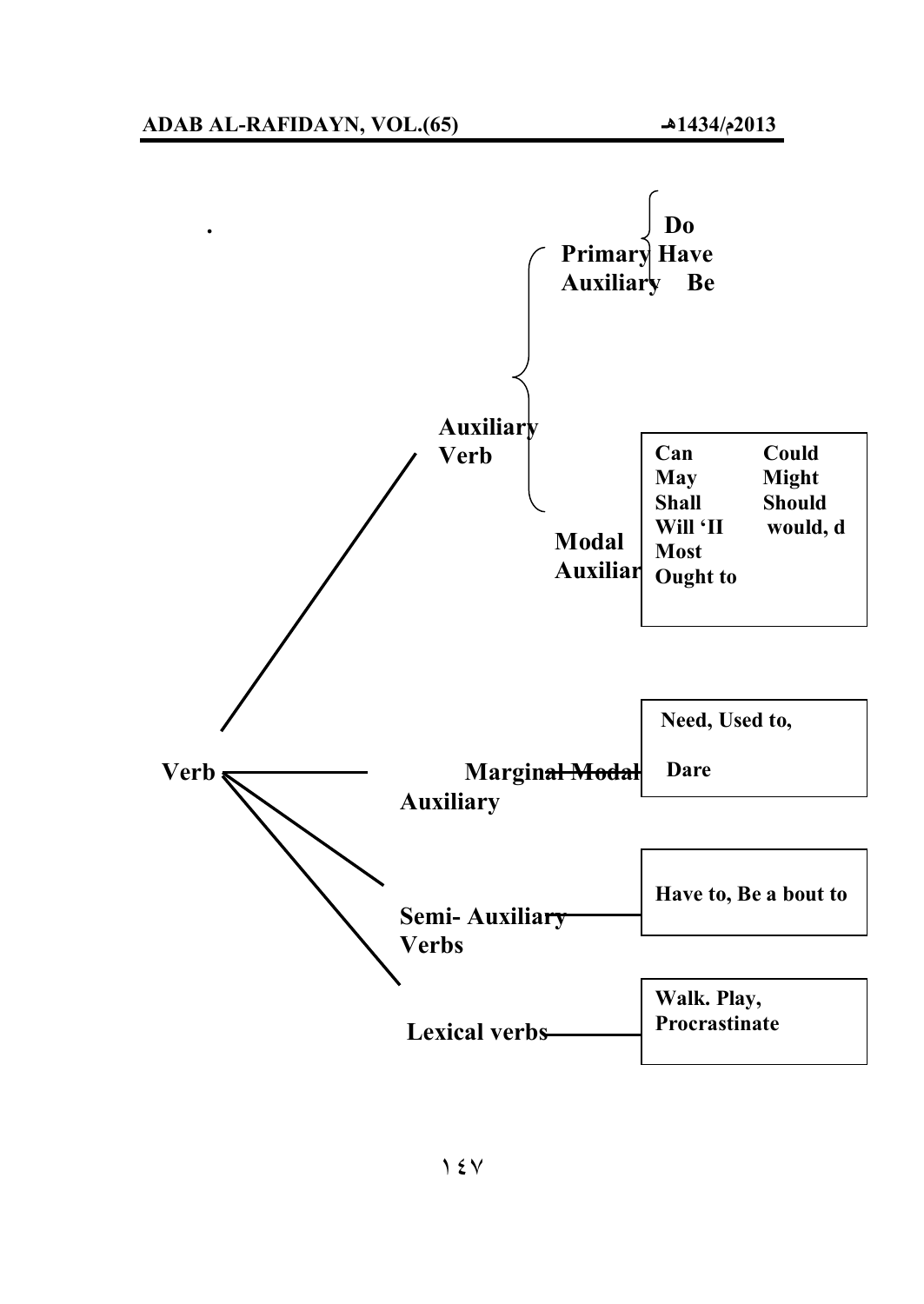## **2. Lexical Verbs**

Lexical Verbs are an open class of verbs which are all verbs except auxiliary verbs, in other words they show an action or state and can be added to with new verbs.

Lexical verbs are used to show that the verb has vocabulary meaning rather just functioning as part of the grammar.

Those are verbs that carry meaning. Most verbs in English are lexical. Consider the following example:

He is working in the library.

They are playing football in the garden.

The examples above show that every single verb carries a definite meaning, when it is used as lexical verb.

In other words, a lexical verb can sit on its own but an auxiliary verb requires a lexical verb so it makes sense:

\* She will in the garden.

\* She will sit in.

## **3. Auxiliary Verbs:**

Auxiliary Verbs are used together with a main Verb to give grammatical information and therefore add extra meaning to a sentence in formation that is not given by the main Verb.

They are used to form the passive Voice.

They are used to form the continuous tense.

They are used to form the perfect tense.

They are as the name implies, 'helping verbs', they have no independent existence as verb phrases but only help to make up verb phrases, which consist of one or more other verbs, one of, which is a lexical verb. The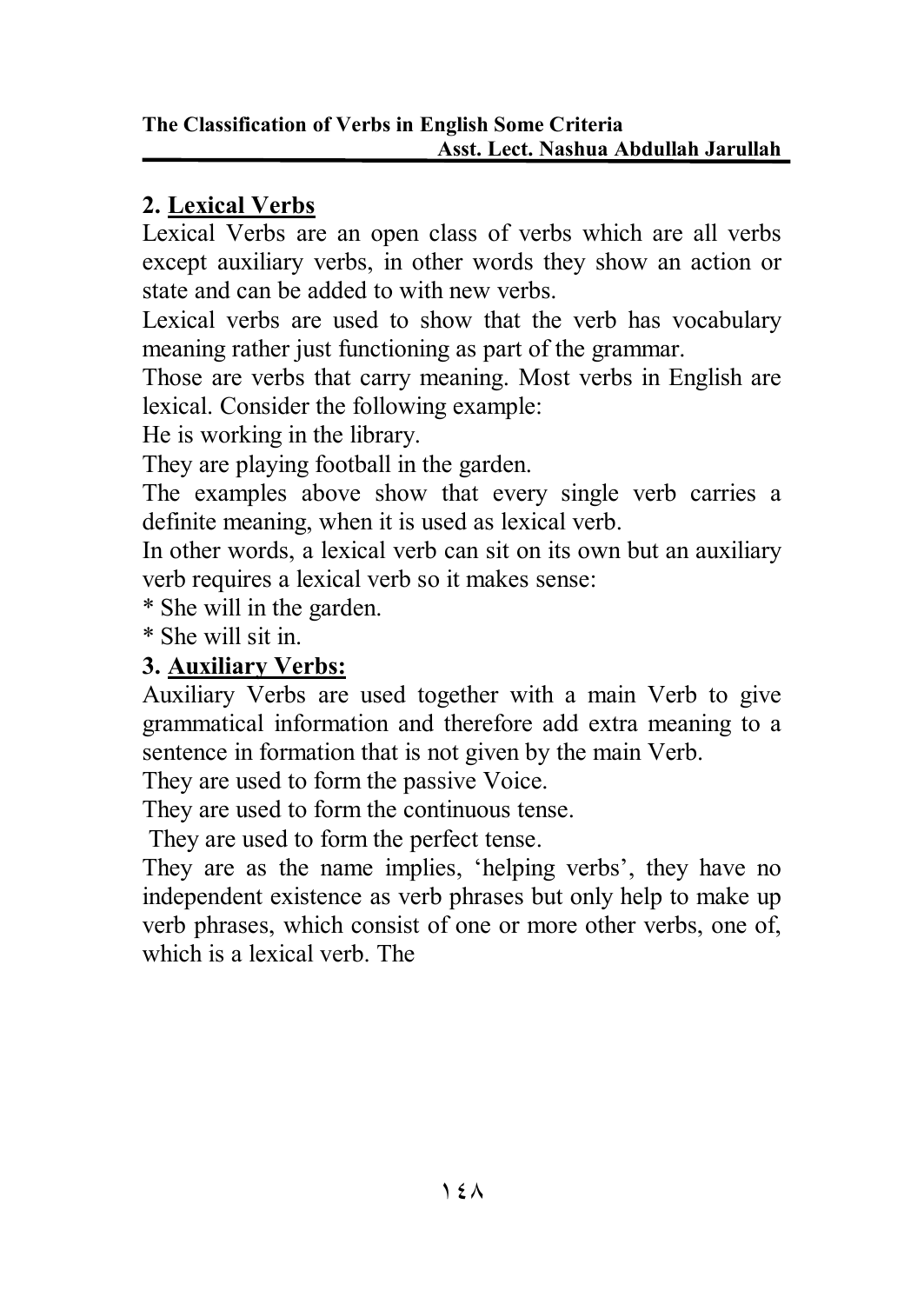#### **ADAB AL-RAFIDAYN, VOL.(65) ھـ1434/م2013**

auxiliaries make different contributions to the verb phrase: 'Do' is only an empty carrier in certain sentence processes, whereas 'Be' and 'Have' contribute aspect, and the modal auxiliaries contribute modality (expressing such concepts as volition, probability and insistence).

#### **3.1 Primary Verbs:**

#### **3. 1.1 Verb 'Do':**

The auxiliary "does" not indicate tense or Voice . It is used only as an "operator" That is to say, is used to produce certain grammatical structures. In Particular questions and negative statement for example:

The bed, are formed by using "do" as an operator. The other primary auxiliaries also have operator. The other primary auxiliary also have operator function. For example in: Is Harry going to bed soon ? The placement of the word "is" before the Subject indicates that the sentences is a questions and in: Harry has not gone to bed, the incretion of the particle "not" between the auxiliary and the main Verb indicates that the sentence is a negative notice that in the case of a sentences with more than one auxiliary, it is always the first auxiliary which acts as the operator.

As lexical verb (perform., etc.) and as pro-verb the full range of forms including the present participle "doing" and past participle "done" (Leech, 2001: 128).

What have you been doing today?

A.• You said you would finish it.

B: I have done so

.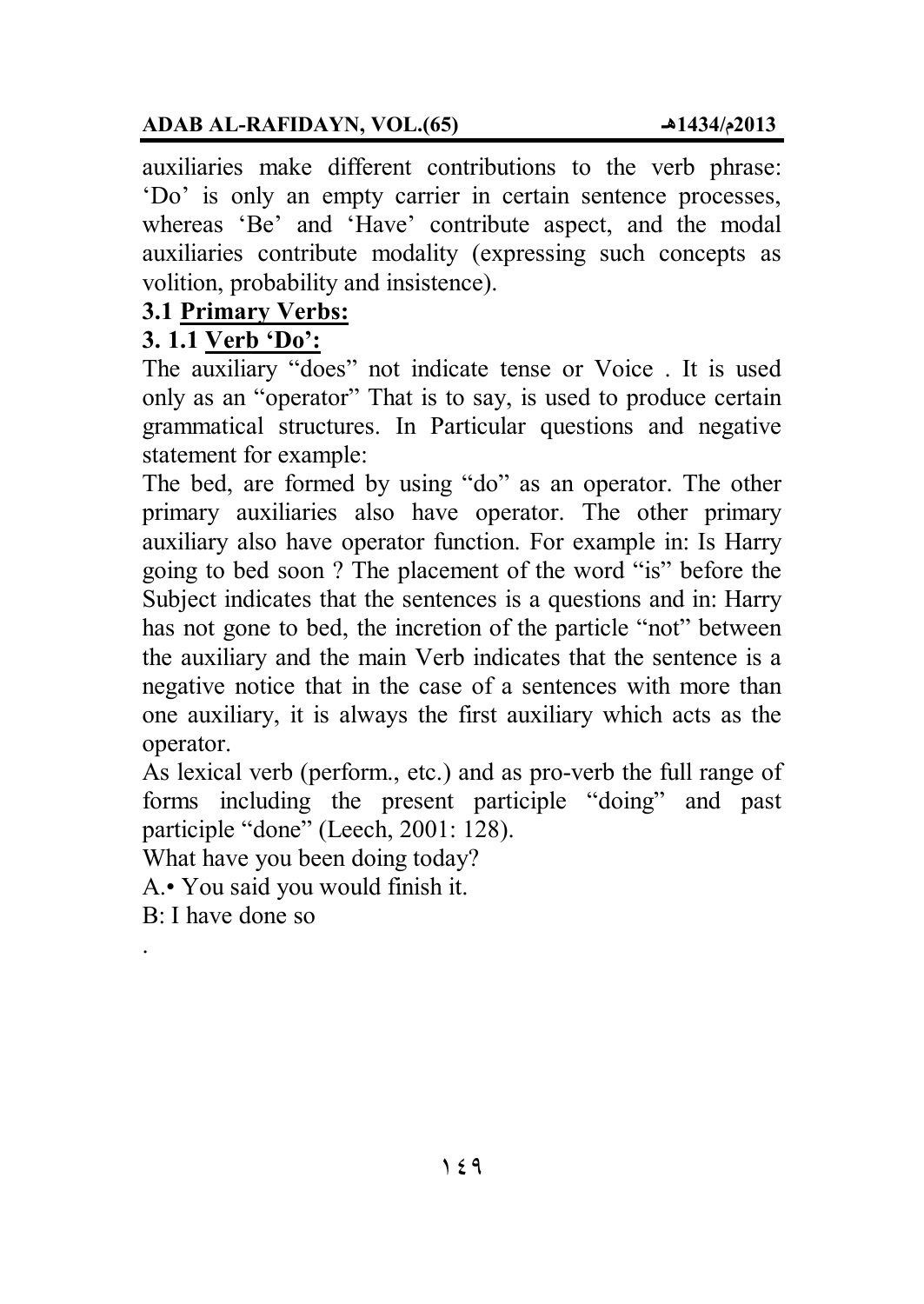**The Classification of Verbs in English Some Criteria Asst. Lect. Nashua Abdullah Jarullah** 

## 3.1.2 **Verb 'Have'**

The auxiliary have" is used to form the compound Verb tense and is also

used forming the passive Voice for example : Harry has not talked to

Jane, the auxiliary "has" indicates that the Verb phrase is perfective.

The auxiliary "have" has the following forms:

| Forms          | Non-     | Uncontracted               | Contracted        |  |
|----------------|----------|----------------------------|-------------------|--|
|                | Negative | Negative                   | Negative          |  |
| base           |          | Have, ve                   | Have not, 've not |  |
| Haven't        |          |                            |                   |  |
| s form         |          | has, 's                    | has not, 's not   |  |
| hasn't         |          |                            |                   |  |
| Past           |          | had, 'd                    | had not, 'd not   |  |
| hadn't         |          |                            |                   |  |
| ing form       | Having   |                            | not having        |  |
| -ed participle |          | had (only as lexical verb) |                   |  |

#### **Table 2:forms of auxiliaries**

She has seen the film.

She hasn't seen the film.

Has she seen the film?

When "have" is used as lexical, it carries the meaning of "receive, own, enjoy" consider the following:

I have got a new car.

Do you have a nice journey?

(Leech, et al.: 2001)

3.1.3 **Verb 'Be':**

The lexical and auxiliary verb "be" is unique among English verbs in having eight different forms (Greenbaum and Quirk, 1990:,37).

Table 3: forms of Be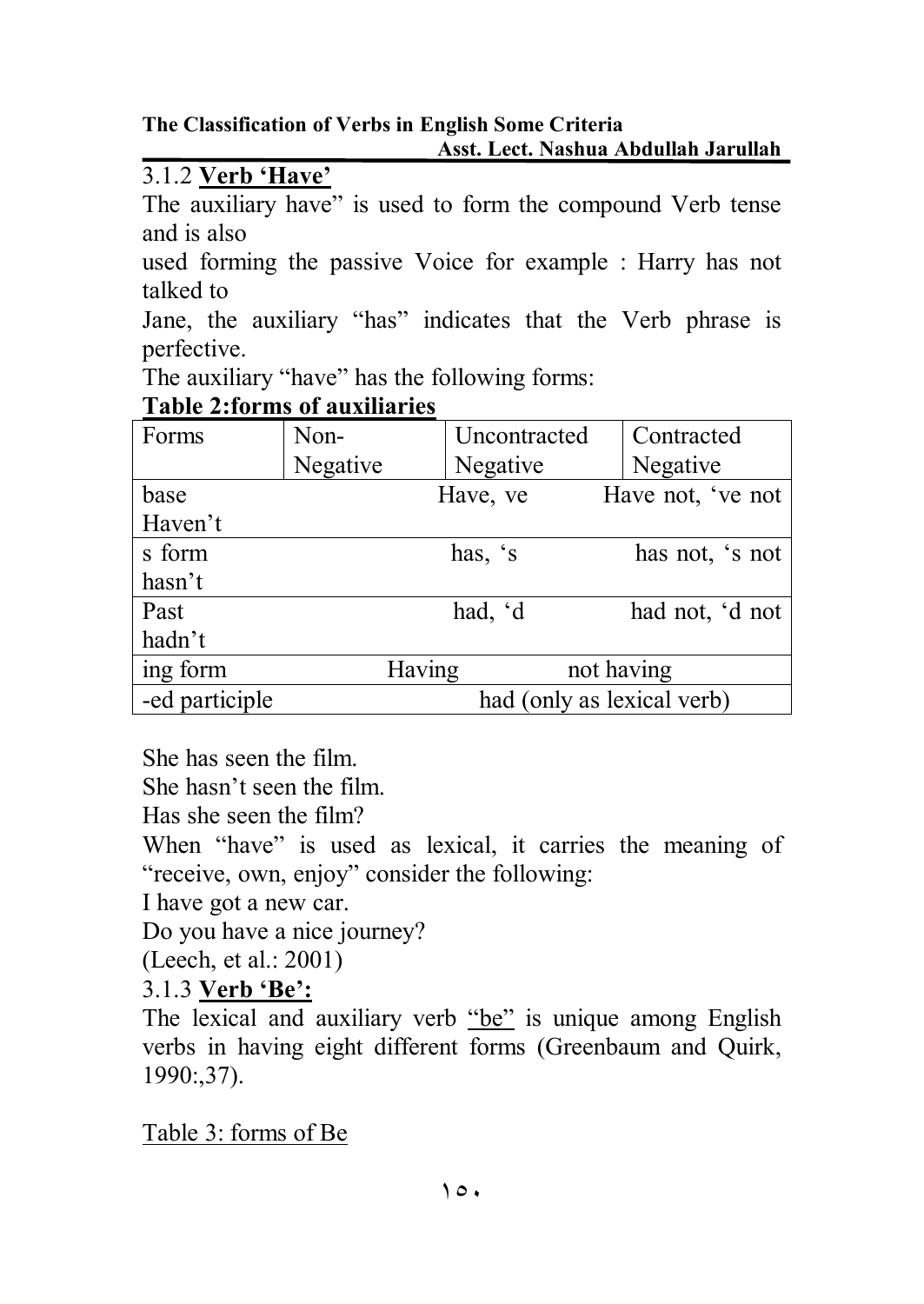**ADAB AL-RAFIDAYN, VOL.(65) ھـ1434/م2013** 

|                  | <b>Base</b>                                         |                                           | Be        |
|------------------|-----------------------------------------------------|-------------------------------------------|-----------|
|                  | $1st$ person singular                               | am, 'm                                    | am        |
| (not)            |                                                     |                                           |           |
|                  |                                                     |                                           |           |
|                  | $3rd$ person singular                               | is, $\dot{s}$                             | is not    |
| isn't<br>Present |                                                     |                                           |           |
|                  | $2nd$ person 1st and $3rd$ person                   |                                           |           |
|                  |                                                     |                                           |           |
|                  | plural                                              |                                           |           |
|                  | 1 <sup>st</sup> and 3 <sup>rd</sup> Person singular | Was                                       | was not   |
|                  |                                                     |                                           | wasn't    |
|                  | Past                                                | 2 <sup>nd</sup> Person 1st and 3rd Person |           |
| were not weren't |                                                     |                                           | Were      |
|                  |                                                     |                                           | Plural    |
|                  |                                                     |                                           |           |
| Ing form         |                                                     | <b>Being</b>                              | not being |
|                  |                                                     |                                           |           |
| -ed              |                                                     | Been                                      |           |
| participle       |                                                     |                                           |           |
|                  |                                                     |                                           |           |

#### 4. **The Modal Auxiliaries:**

The model auxiliaries are : can/could, will/would, shall/should, may/might, ought to, must. They differ from the other auxiliaries (do, be, have) in that they have no s-form, ing forms or participles. Furthermore, they so-called past forms of modals, sometimes express the same meaning as the present or simple forms. They also occur in statements which refer to future time. Thus we must remember that the form of a modal does not necessarily indicate the time reference of the sentence in which it is used.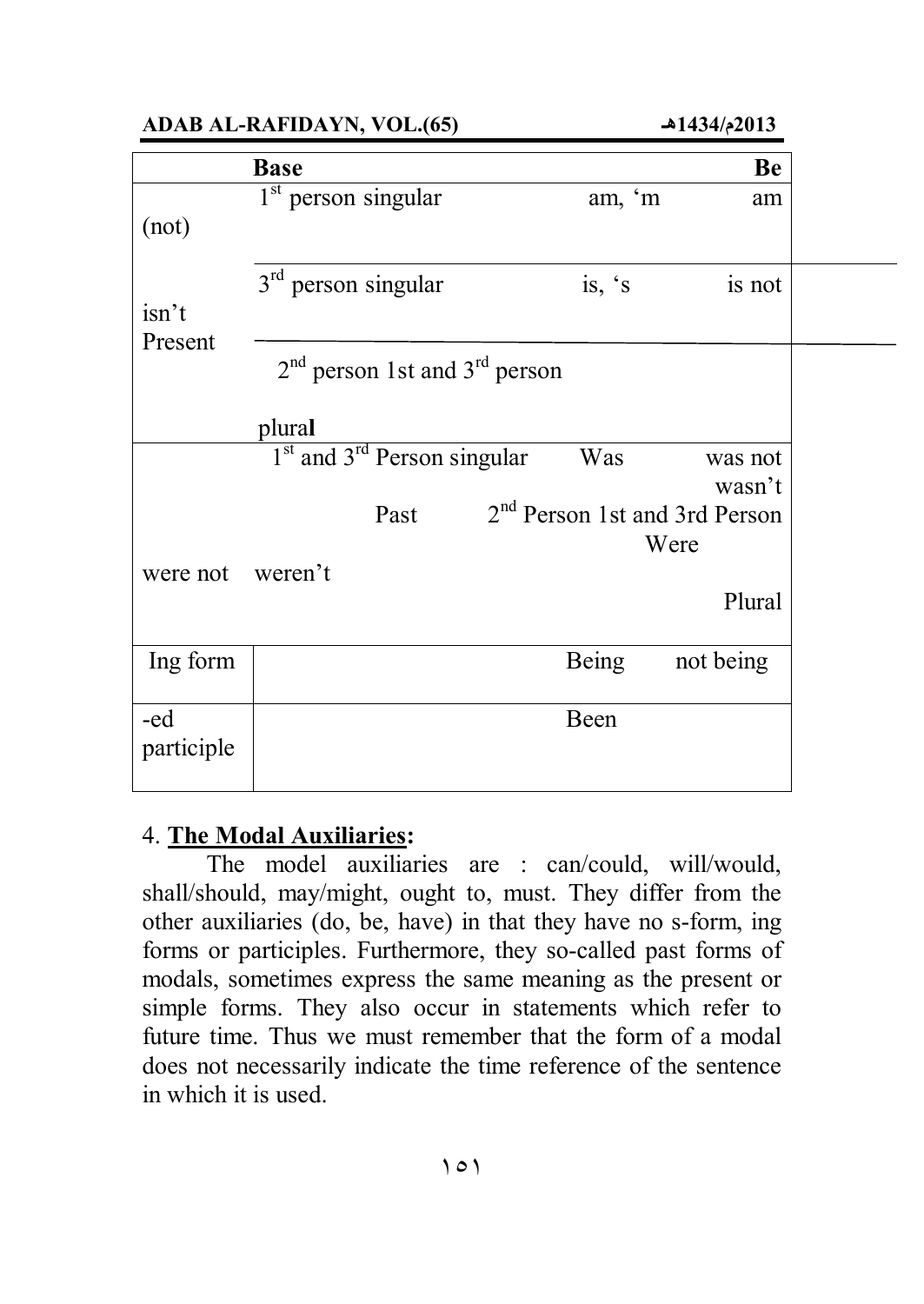In addition, verb phrases with negated modals .do not always express the opposite of affirmative ones: questions asked with one modal sometimes require answers expressed with another. All in all, the meanings of modals are very complex indeed (Aziz, 1989: 77').

Most of these words form contractions with not, the common ones being can't, couldn't, won't, wouldn't, shouldn't, mightn't, mustn't, may ought, and shall are seldom contracted in American English, will and

 would also form contraction with subject pronouns. Contraction with will are listed in VI, 6a. Those with would are I'd, you'd, he'd, she'd, it'd, we'd, they'd, contractions with pronouns are never used in sentence final position (Aziz, 1989)

| Table 4. The modal auxiliaries |                   |             |  |
|--------------------------------|-------------------|-------------|--|
|                                | Unconstructed     |             |  |
| Non-Negative                   |                   | Contracted  |  |
|                                | Negative          | Negative    |  |
| Can                            | Can not           | Can't       |  |
| Could                          | Could not         | Couldn't    |  |
| May                            | May not           | Mayn't      |  |
| Might                          | Might not         | Mightn't    |  |
| Shall                          | Shall not         | Shan't      |  |
| Should                         | Should not        | Shouldn't   |  |
| Will, '11                      | Will not, '11 not | Won't       |  |
| Would                          | Would not, don't  | Wouldn't    |  |
| <b>Must</b>                    | Must not          | Mustn't     |  |
| Ought to                       | Ought to not      | Oughtn't to |  |

The modal auxiliaries are the following:

Table 4: The modal auxiliaries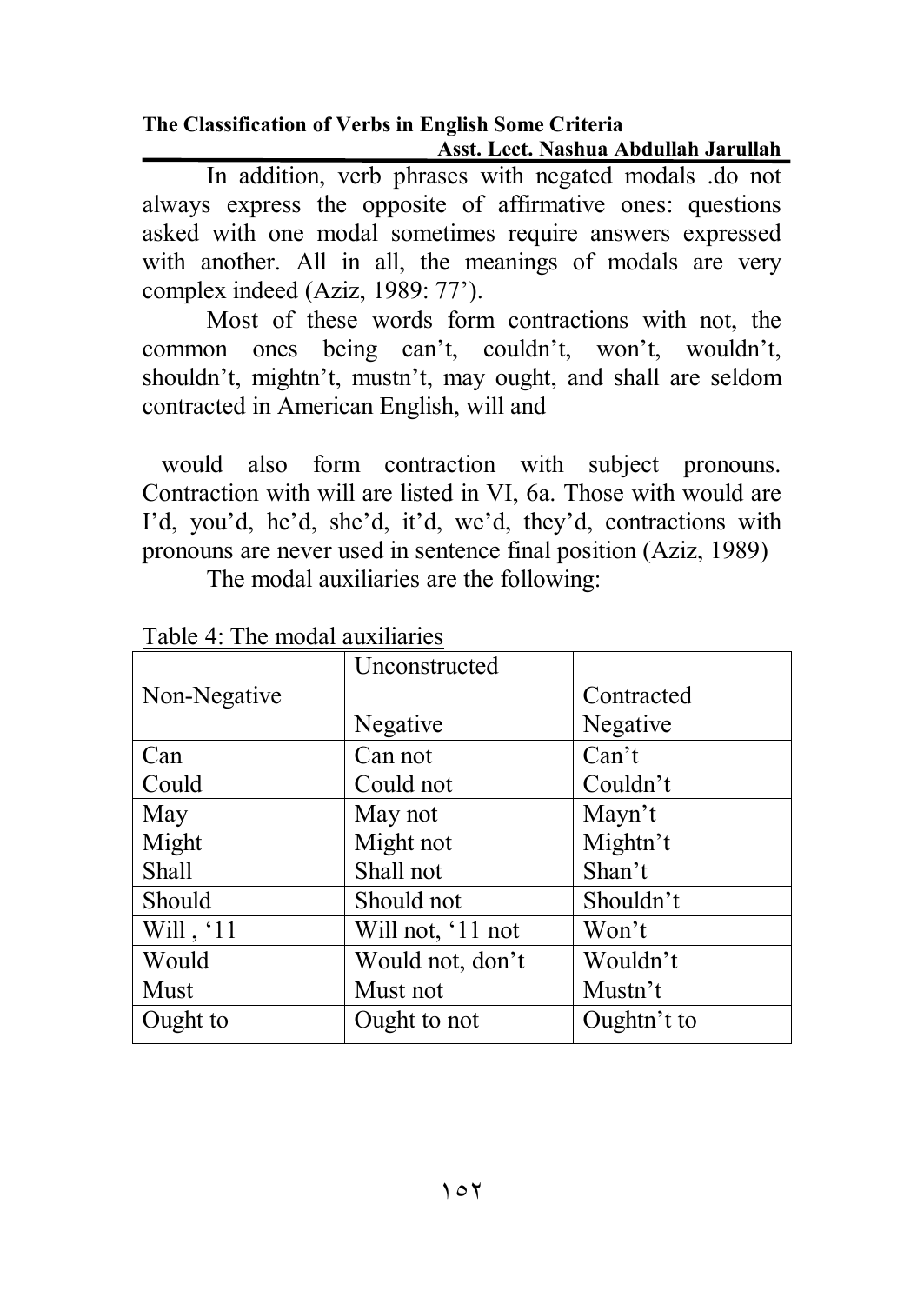## 5.**The Marginal Modal Auxiliaries:**

Dare, need, Ought to, used to share most of the characters of Model Verb but are marginal for Various reasons. Unlike the central Models ought and used are following by to and despites prescriptive objections often combine with do in negative and interrogative constructions, like full verb: especially in English, They didn't ought to say that along side the more traditionally acceptable. They ought to say that; Did he used to play the Violin, along side the vary use he to play the

Violin? used to also differs. Semantically from central modals, Since it Conveys aspect (habitual situation) an not modality. In negative and interrogative contexts, dare and me may be either modals (I daren't object, Need I say more?) or full Verbs with preceding do and following to infinitive (I don't dare) object or the blend without the to, I didn't dare objects< Do I need to say more?) Else where they are full Verbs: I dare I dares object; I need to say more. There are

 The marginal modal auxiliaries are: used to, dare, need, used always takes to-infinitive and occurs only in the past tense. It may take the do construction in which case the spelling didn't used to and didn't use to both occurs the interrogative construction, used he .to is specially BrE, did he used to is preferred in both AmE and BrE.

Dare and need can be constructed either as modal auxiliaries (with bare infinitive and with no inflected -s form) or as lexical verbs (with to- infinitive and with inflected -s form).

 The modal verb construction is restricted to nonassertive contexts, i.e. mainly negative and interrogative sentence, whereas the lexical verb construction can always be used and is' in fact the more common. Dare and need as auxiliaries are probably rarer in AmE than in BrE (Greenbaum and Qurik,1990:39).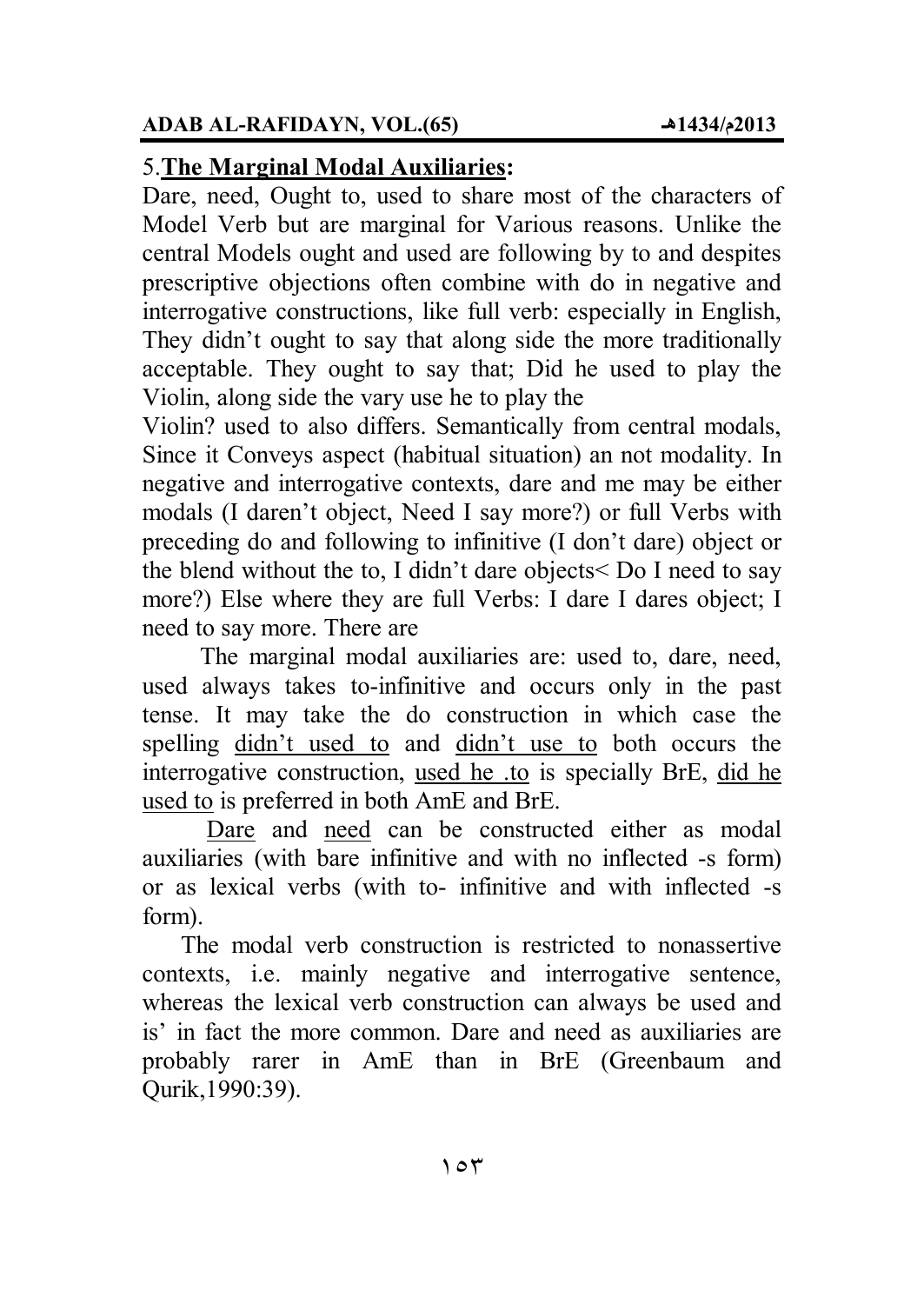### Tab1e 5: The Marginal Auxiliaries

|               | Modal Auxiliary     | <b>Lexical Verb Construction</b> |
|---------------|---------------------|----------------------------------|
|               | Construction        |                                  |
| Positive      |                     | He needs to go now.              |
| Negative      | He needn't<br>$g_0$ | He doesn't need to go now        |
| Interrogative | now.                | Does he need to go now?          |
| Negative      | Need<br>he<br>$g_0$ | Doesn't he need to go now?       |
| Interrogative | now?                |                                  |
|               | Needn't he<br>$g_0$ |                                  |
|               | $now?$ .            |                                  |
|               |                     |                                  |

## 6. **The Semi-Auxiliary:**

Semi- auxiliaries

Among the auxiliary Verbs, we distinguish a large number of multi-word Verbs, which are called SEMI- AUXILIARIES. These are two or three word Combinations, and they include the following:

| Get to    | seem to     | be a bout to   |
|-----------|-------------|----------------|
| Happen to | tend to     | be going to    |
| Have to   | turn out to | be likely to   |
| Me an to  | used to     | be supposed to |

## 6.1 **As Lexical:**

Are like lexical verbs in that they do not take inversion or negative with not without Do-periphrasis; nor do they have so pro form without j. Consider the following examples:

*Did the boy happen to see the play?*

*The boy didn't expect to see the play.*

*The boy happened to see the play and so did his parents.* 

*The boy expects to see the play and so did his parents.*

## 6.2 **As auxiliary:**

on the other hand, are like auxiliaries in that they form a unit with the infinitive (i.e. their head) which is sufficiently close to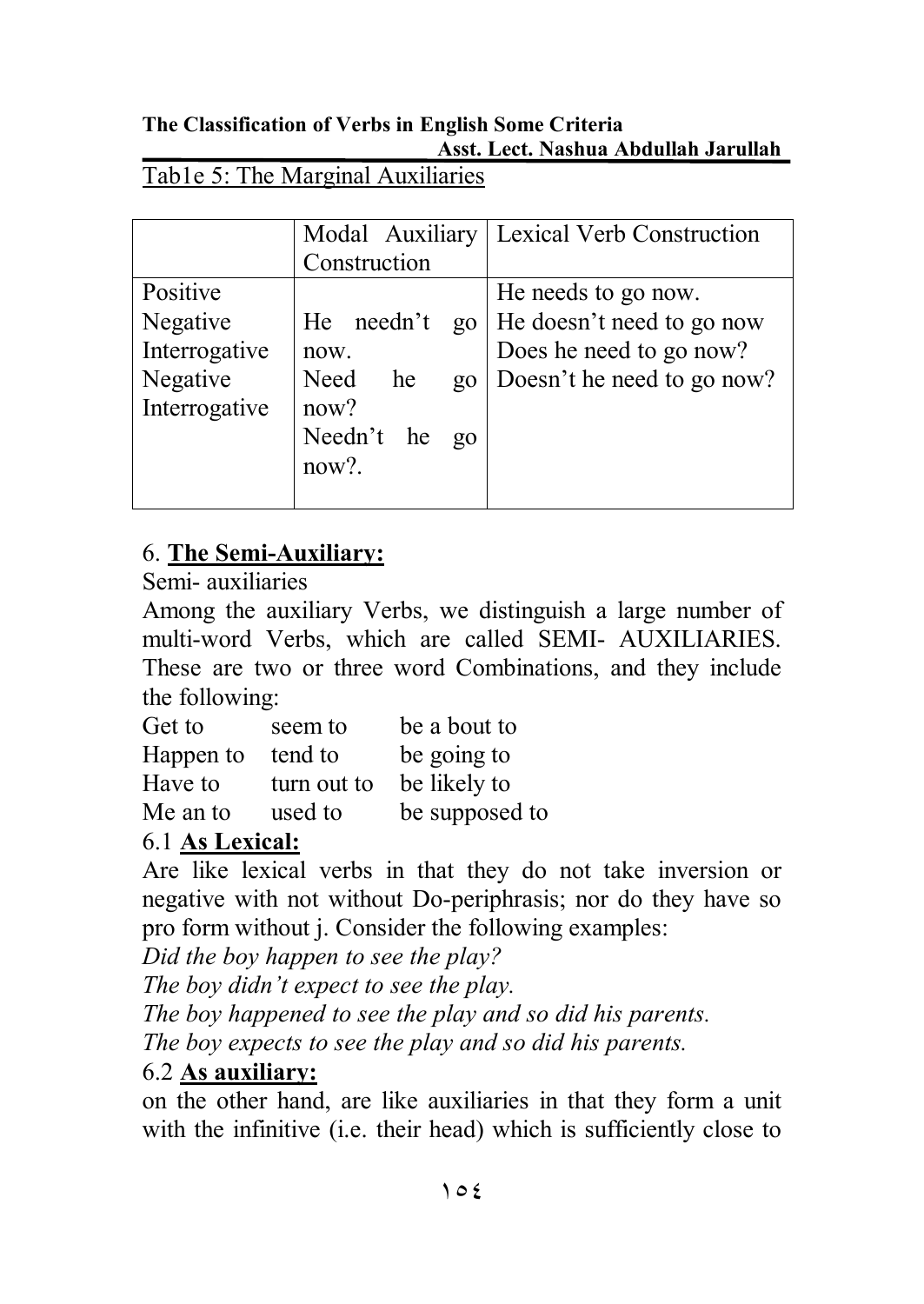admit of the transformation from active to passive in the head (Greenbaum and Quirk, 1990: 39).

*The play happened to be seen by the boy.* 

 Among the semi-auxiliaries we can distinguish two subclasses depending on whether they can appear in an equivalent cleft-sentence

The boy  
\n
$$
\begin{cases}\n\text{tended} \\
\text{seemed}\n\end{cases}\n\quad to be late\n
$$
\begin{cases}\n\text{*tended} \\
\text{that the boy was late}\n\end{cases}
$$
$$

#### **7. Reu1ar vs. Irregular:**

Regular Verb is any Verb whose Conjugation following the typical grammatical inflections of the language to which it belongs. A verb that can't be conjugated like this irregular Verbs. All natural languages, to different extents have a number of irregular Verb auxiliary languages usually have a single regular Pattern for all Verbs as well as there parts of speach) as a matter of design Other constructed to look similar to natural ones.

 *seemed* 

The most simple form of regularity in verb a single class of Verbs, a single principal part (the roof or a conjugated form in a given person, number, tens, aspect, mood, etc.)

Set of unique rules to produce each form in the Verb Paradigm. More compels regular patterns may have several Verb classes (e.g. distinguished by their infinitive ending), more than one principal part (e.g. the infinitive and the first person singular, present, indicative mood) and more than one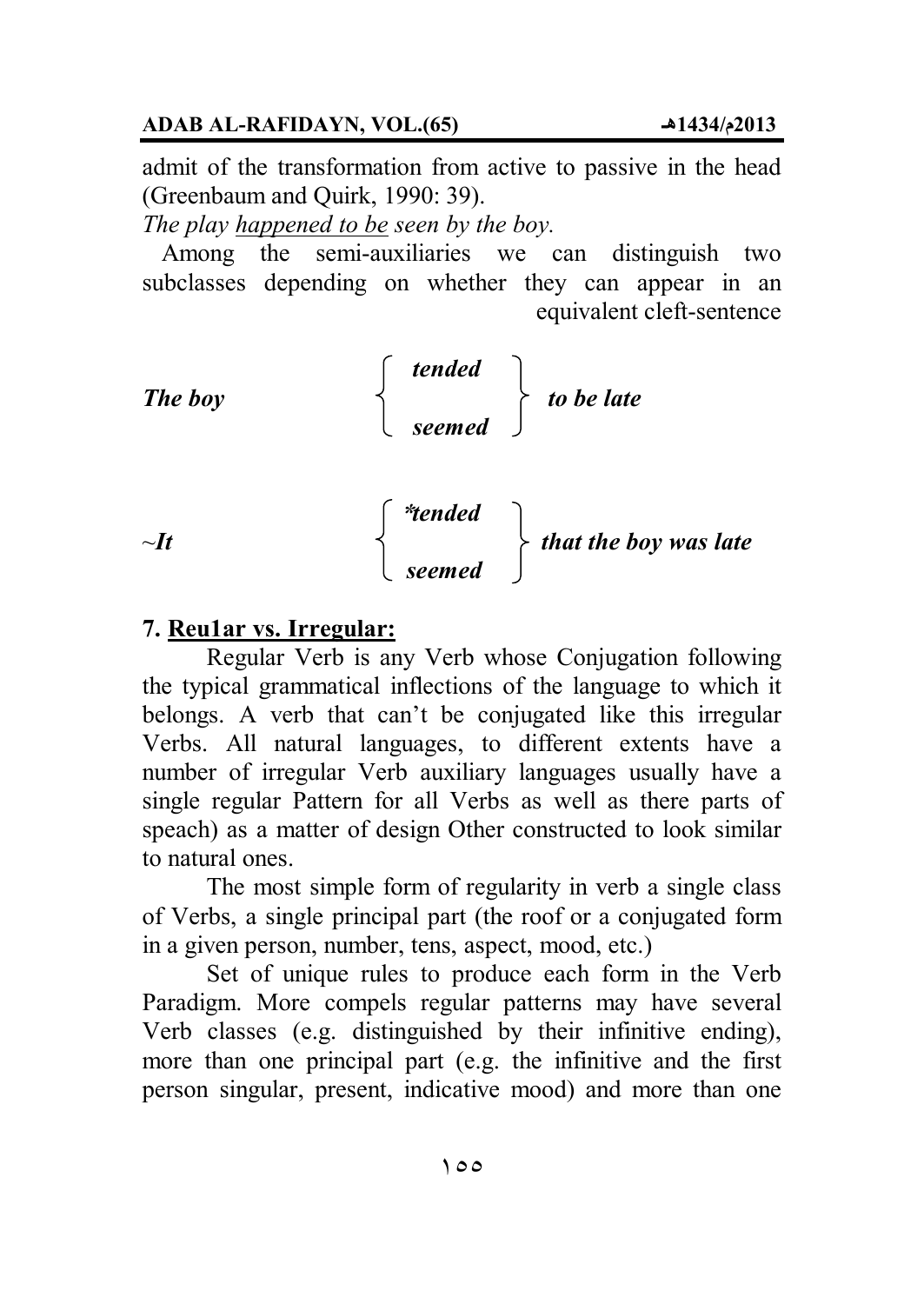type of rule (e.g. rules that add suffixes and other rules that change the vowel in the roof)

Some times it is highly Subjective to state whether a Verb is regular or not for example language has ten different conjugation patterns and two of them only comprise. Five or six Verbs each while the rest are much more populated , it is a matter of choice to call the Verbs in the smaller groups "irregular"

The concept of regular and irregular Verbs belongs mainly in the context  $\&$  second language acquisition, where the defining of rules and listing of exceptions are important for foreign language learning. The concepts can also be useful psycholinguistics, where the ways in which the human mind process irregularities may be of interest.

#### **7.1 Regular Verbs:**

 $\overline{\phantom{a}}$   $\overline{\phantom{a}}$ 

Regular lexical verbs have the following forms (Praniniskas: 1976.)

Table 6: The forms of Regular Verbs

| V<br>Try           | Base                 | Calls   | Like   |
|--------------------|----------------------|---------|--------|
| $V$ -ing<br>Trying | -ing participle      | Calling | Liking |
| $V-S$<br>Tries     | -s form              | Calls   | Likes  |
| V-ed<br>Tried      | Pass/ -ed participle | Called' | Liked  |
|                    |                      |         |        |

 These are regular in that we can predict the other forms if we know the base of each verb. This is a very powerful rule, since the base is the form listed in dictionaries and the majority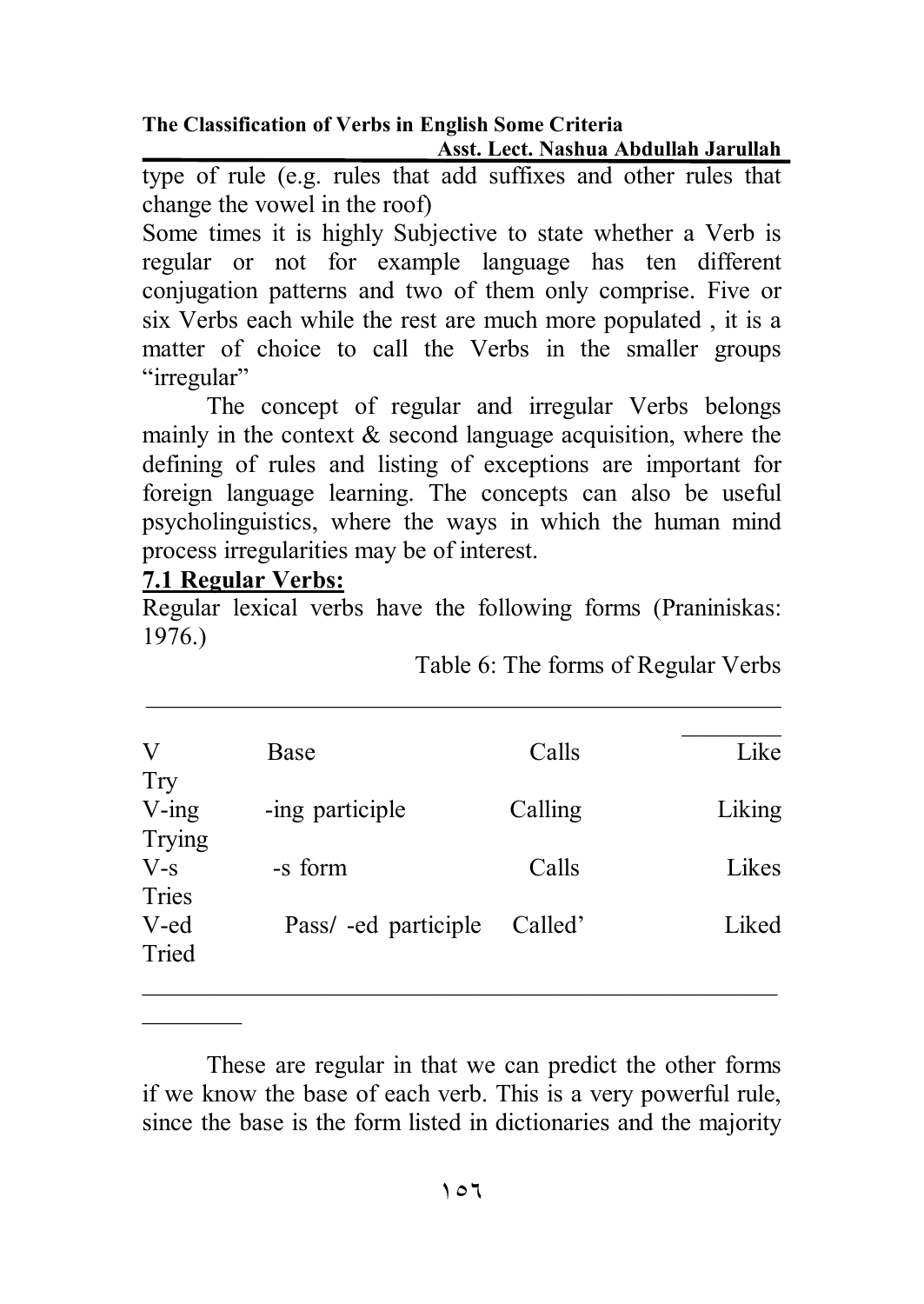of English verbs belong to this regular class. Furthermore, all new verbs that are coined or borrowed from other languages adopt this pattern

## **7.2 Irregular Verbs:**

Irregular lexical verbs differ from regular verbs in the following ways:

(a) Irregular verbs either do not have a /d/ or III inflection (drink - drank

 **~**drunk) or break the rule for a voiced inflection (e.g.: bum - burnt  $/t$ .

beside the regular burned /d/).

(b) Irregular verbs typically, but not necessarily, have variation in their base

vowel:

"find - found - found" "write - wrote **~** written"

(c) Irregular verbs have a varying number of disforms, since the -s and

 ing forms are predictable for regular and irregular verbs alike, the

 only forms that need be listed for irregular verbs are the base (V), the

past (V-ed) and the past participle (V-ed<sub>2</sub>). Most common form for

 the past and the -ed participle, but there is considerable variation in

this respect, as the table shows:

#### 8.**Finite Verb Phrases vs. Non-finite Verb Phrases:**

Table 7: The forms of Irregular

|       | Base                                    | $V$ -ed <sub>1</sub> | $V$ -ed <sub>2</sub> |
|-------|-----------------------------------------|----------------------|----------------------|
| Alike | Cut                                     | ∠`ut                 | `ut                  |
|       | $V$ -ed <sub>1</sub> =V-ed <sub>2</sub> | Met                  | Met                  |
|       | Meet                                    |                      |                      |
|       | $V- Ved_3$                              | Came                 | Come                 |
|       | Come                                    |                      |                      |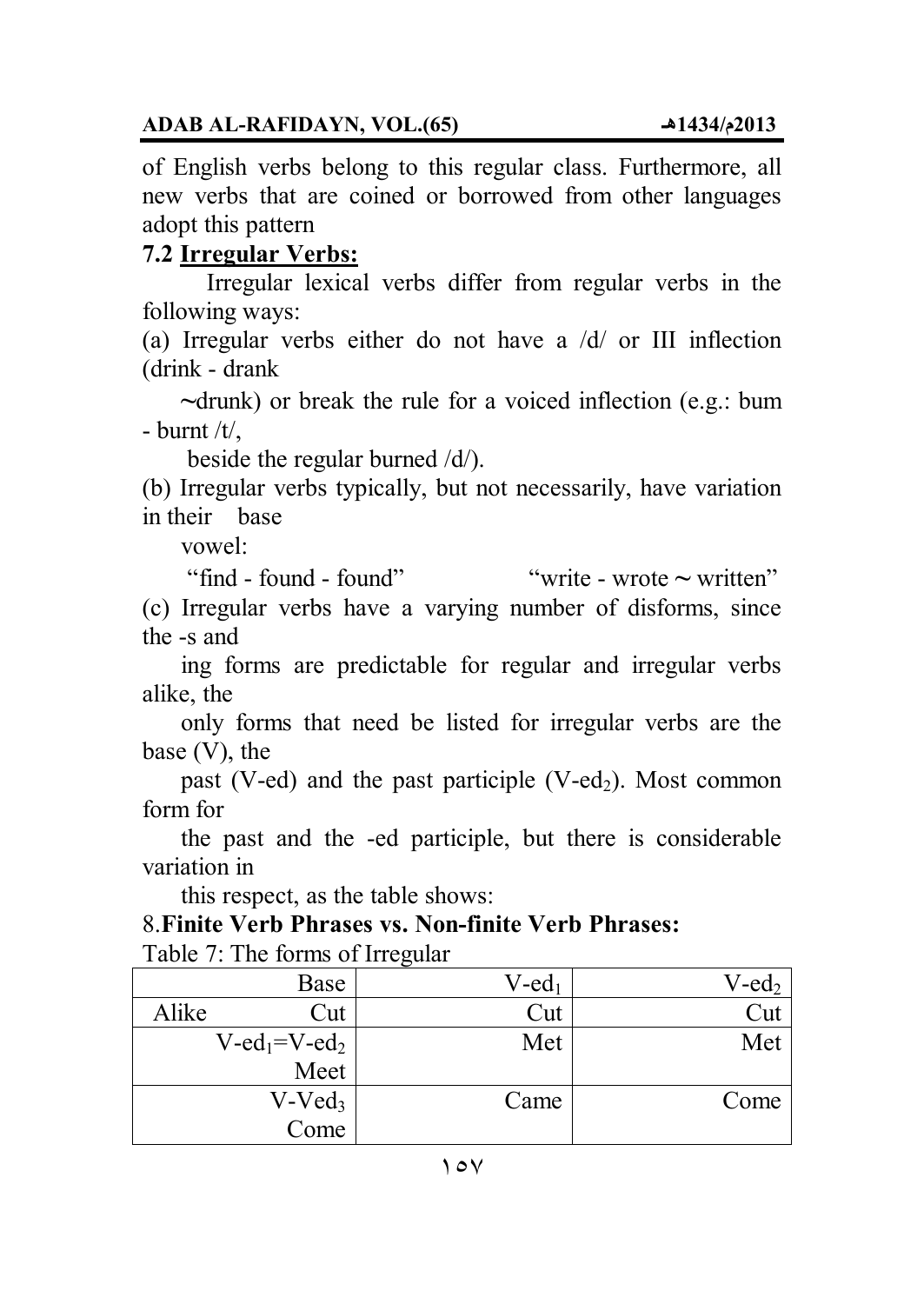**The Classification of Verbs in English Some Criteria Asst. Lect. Nashua Abdullah Jarullah** 

| All | different | Spoke | Spoken |
|-----|-----------|-------|--------|
|     | Speak     |       |        |

The difference between a finite Verb and nonfinite Verb form is that a finite Verb is completely inflected. In English Verbs are inflected according to five aspects:

Person: first, second, or third.

Number is singular or plural

Tense : past, present, future, or any of the other tenses.

Mood: indicative, imperative or subjective.

Voice: active or passive.

#### **8.1 Finite Verb Phrases:**

A finite verb phrases is a verb phrase in which the first or only word is a finite verb, the rest of the verb phrase consisting of non-finite verbs. Finite verb phrases can be distinguished as follows:

(A) Finite verb phrases can occur as the verb phrases of independent

clauses (Greenbaum and Quirk, 1990: 41).

(B) Finite verb phrases have tense contrast, i.e. the distinction between

present and past tenses.

(C) There is person concord and number concord between the subject of a

 clause and the finite verb phrase. Concord is particularly clear with the

present tense of 'be'.

#### *here Here*

# *I am*<br>*Here*<br>*Here*<br>*Here*

#### *You are*

But with most full verbs overt concord is restricted to be a contrast between 3' person singular present and other persons or plural number.

*He/she/Jim reads*

١٥٨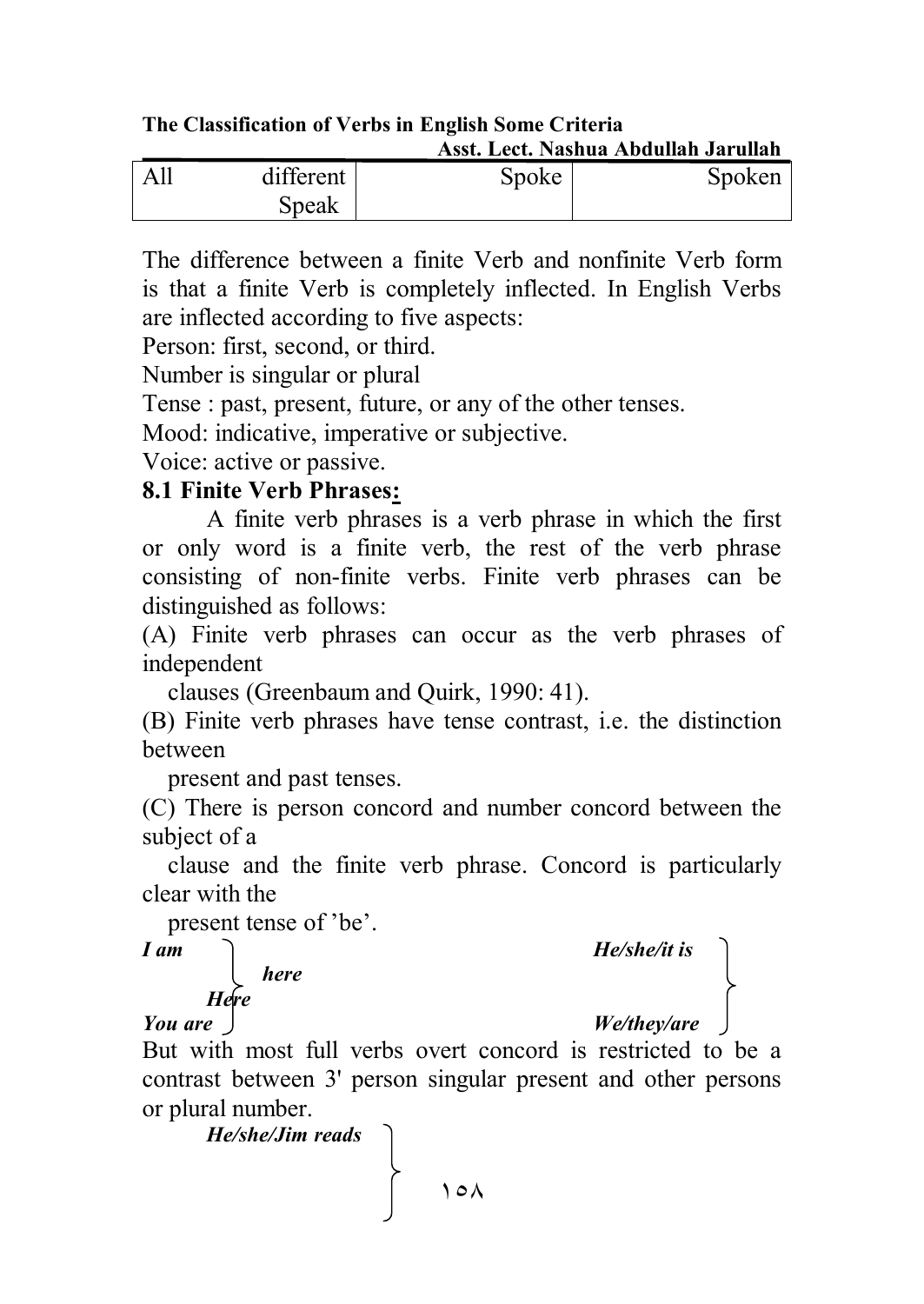#### *The paper every morning*

#### *I/we/they read*

With modal auxiliaries there is no overt concord at all:

I/ you! she/ we/ they can play the cello.

(D) Finite verb phrases have mood which indicates the factual,, nonfactual, or counter factual status of the prediction. It contrast to

 the "unmarked" indicative mood, we distinguish the "marked" moods imperative (used to express commands and other directive speech) and subjunctive (used to express a wish recommendation).

A clause with a finite verb phrases as its V element is called a "finite verb clause" or tersely a "finite clause". Similarly, a clause with a nonfinite verb phrase as its V element is called a "nonfinite (verb) clause".

#### **8.2 Nonfinite Verb Phrases:**

an infinitive is the uninflected or plain form of the Verb. In English we usually use the particle "to" when talking or writing a bout infinitive run to jump to see to think, to be.

A participle acts as an objective running shoes; broken uase, lost child; uncold (book) or as the main Verb in a Verb phrase (the last Verb in the sories of words that make up a Verb phrase to have run, am walking, had bought, world thinking) a participle can be either present tense or past tense, but will not have any of the other four inflections find in finite Verbs.

Agerund is the ing form of a Verb used as a noun. The gerund form of a Verb look acutely like the present participle, but they function differently in a sentences.

The gerund will fill a noun Slot (Subject, direct or object of preposition etc.)

But the participle will be either an adjective or part of a Verbphrase.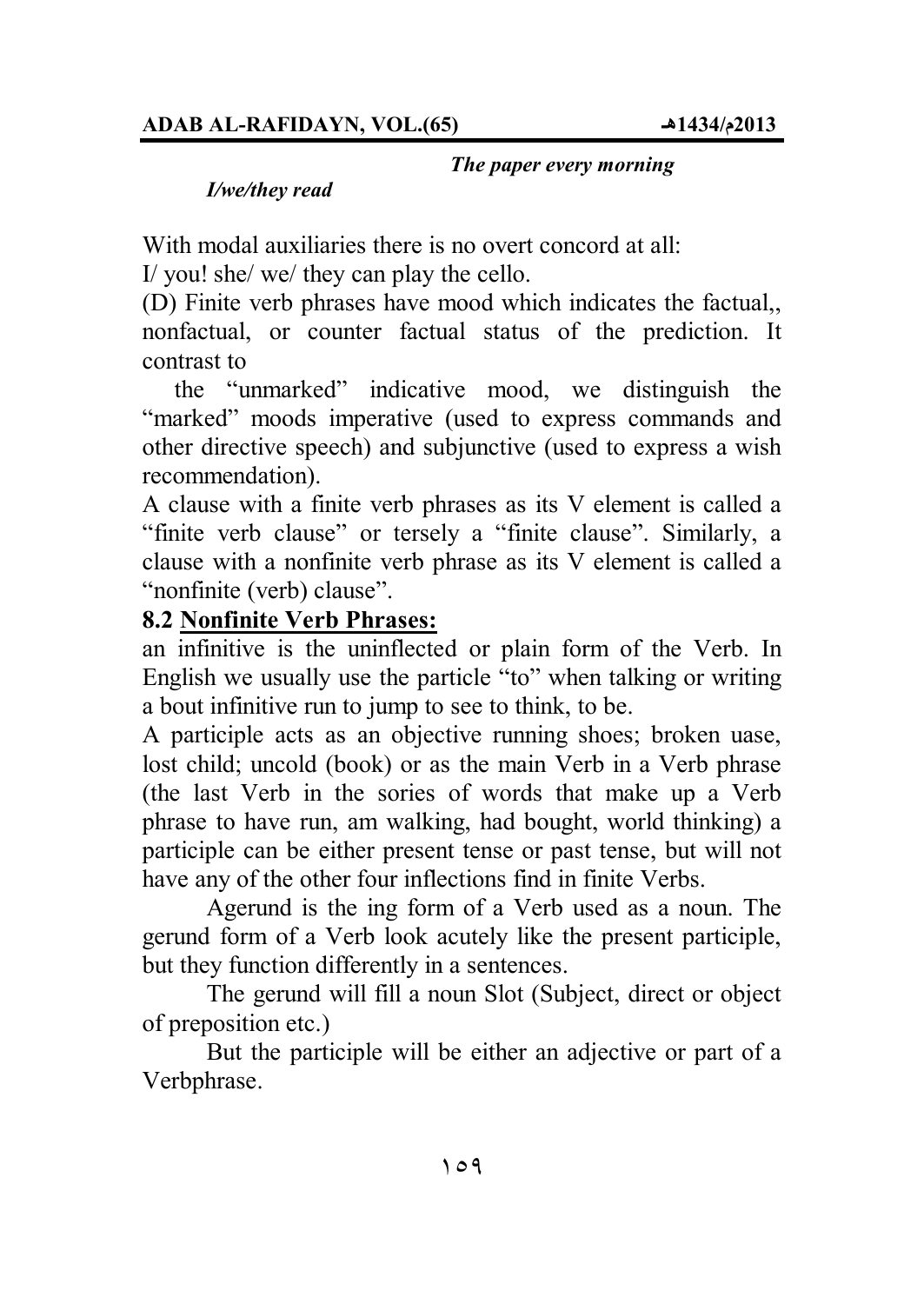The infinitive ((to) call), the -in? participle (calling) and the -ed participle (called) are the nonfinite forms of the verbs. Nonfinite verb phrase, such phrases do not normally occur in the verb phrase of an

independent clause (Greenbaum and Quirk: ibid.). Compare: finite verb phrase Nonfinite verb phrase

*He smokes To smoke like that must be dangerous.* 

## **9. Dynamic vs. Stative Verbs: 9.1 Dynamic Verbs:**

## **9.1 Dynamic Verbs:**

A dynamic Verb is one that can be used in the progressive (Continuous) aspect, indicating unfinished action. Dynamic Verbs have duration, that is, they occur over time this time may or may not have adefined endpoint or may not yet have occurred. Dynamic verbs can used in the simple and perfect forms, for Example: plays, played, as well as the continuous or progressive forms: is playing, was playing has been playing, had been playing.

(1) Activity verbs: abandon, ask, beg, call, drink, eat, help, learn, listen, look at, play, rain, read, say, slice, throw, whisper, work, write', etc.

(2) Process verbs: change, deteriorate, grow, mature, slowdown, widen, etc. Both activity and process verbs are frequently used in progressive aspect to indicate incomplete event in progress.

(3) Verbs of bodily sensation: (ache, feel, hurt, etc.) can have either simple or progressive aspect with little difference in meaning.

(4) Transitional event verbs: (arrive, die, full, lad, leave, lose, etc.) occur in progressive but with a change' of meaning compared with simple aspect. The progressive implies inception, i.e. only the approach to the transition.

(5) Momentary verbs: (hit, jump, kick, knock, nod, tap, etc.) have little duration and thus the progressive aspect powerfully suggests repetition.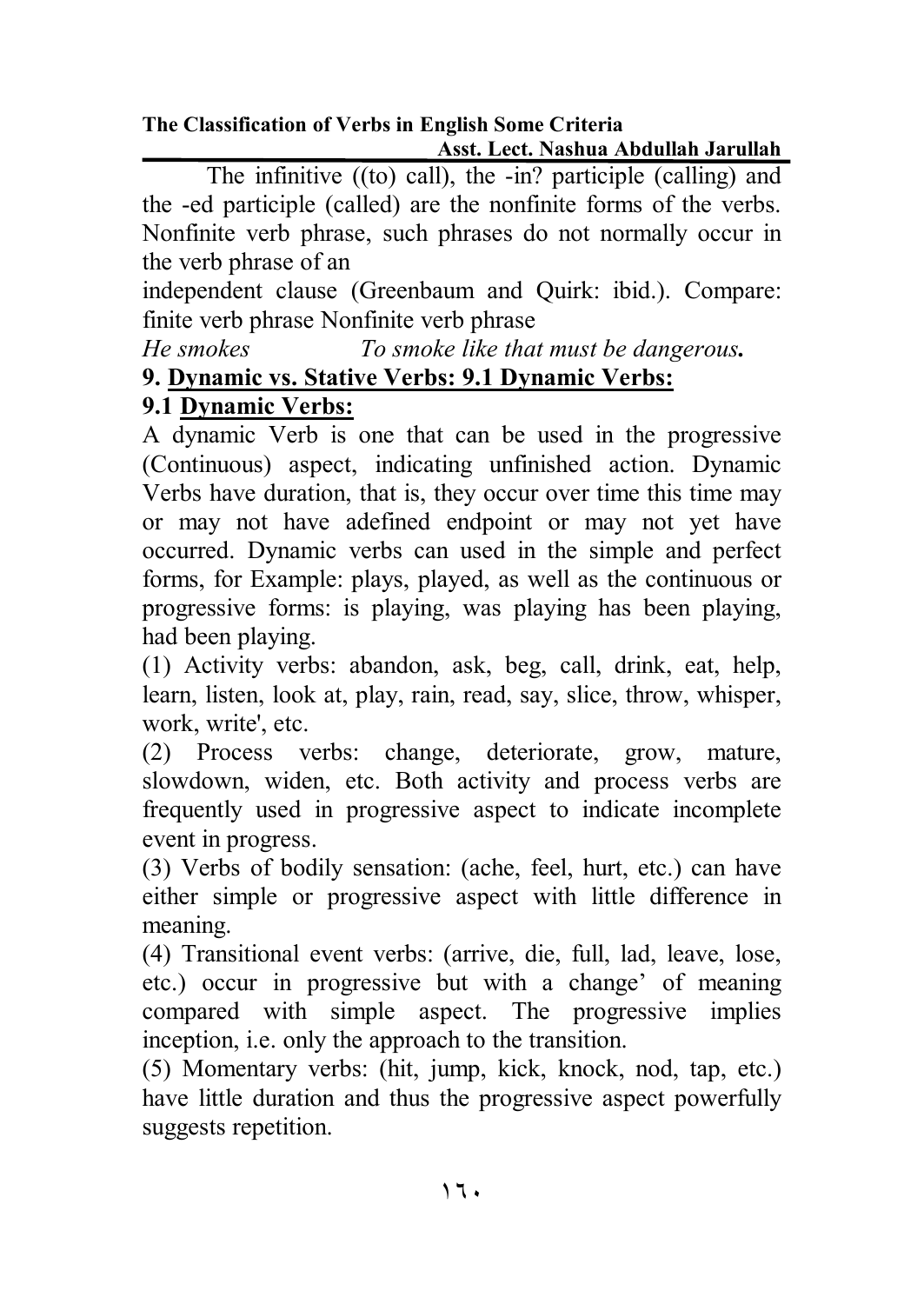#### **ADAB AL-RAFIDAYN, VOL.(65) ھـ1434/م2013**

The progressive forms occur only with dynamic that is, with Verbs that shall qualities capable to change as opposed to stative Verbs, with show qualities not capable of change.

#### 9.2 **Stative Verbs:**

The stative form don't occur with dynamic Verbs, that is, with Verbs that don't show qualities capable of change . These are stative Verbs, which show qualities not capable of change. For instance, we do not Say. "He is being tall" or He is resembling his mother?, or I am wanting spaghetti for dinner "or" It is belonging me. 'we would Say, instead: "He is tall," "He resembles his mother " " I want spaghetti ", and "It belongs to me)" The best way to understand the difference between stative and then to build some sentences with them, trying out the progressive form to see if they work or not.

(1) Verbs of inert perception and cognition: abhor, adore, astonish,

 believe, desire, detest, dislike, doubt, feel, forgive, guess, hate, hear,

 imagine, impress, intend, know, like, love, mean, mind, perceive,

please, prefer, presuppose, realize, recall, recognize, regard

 remember, satisfy, see, smell, suppose, taste, think, understand, want,

 wish , etc. Some of these verbs may take other than a recipient

subject in which case they belong.

#### *I think you are right.*

#### *I am thinking of you all the time***.**

(2) Relational verbs: apply of (every one) be, belong to, concern, consist

of, contain, cost, depend on, qual, fit, have, include, involve,

 lack, matter, need, owe, own, possess, remain, (a bachelor), require,

resemble, seem, sound, suffice, tend, etc.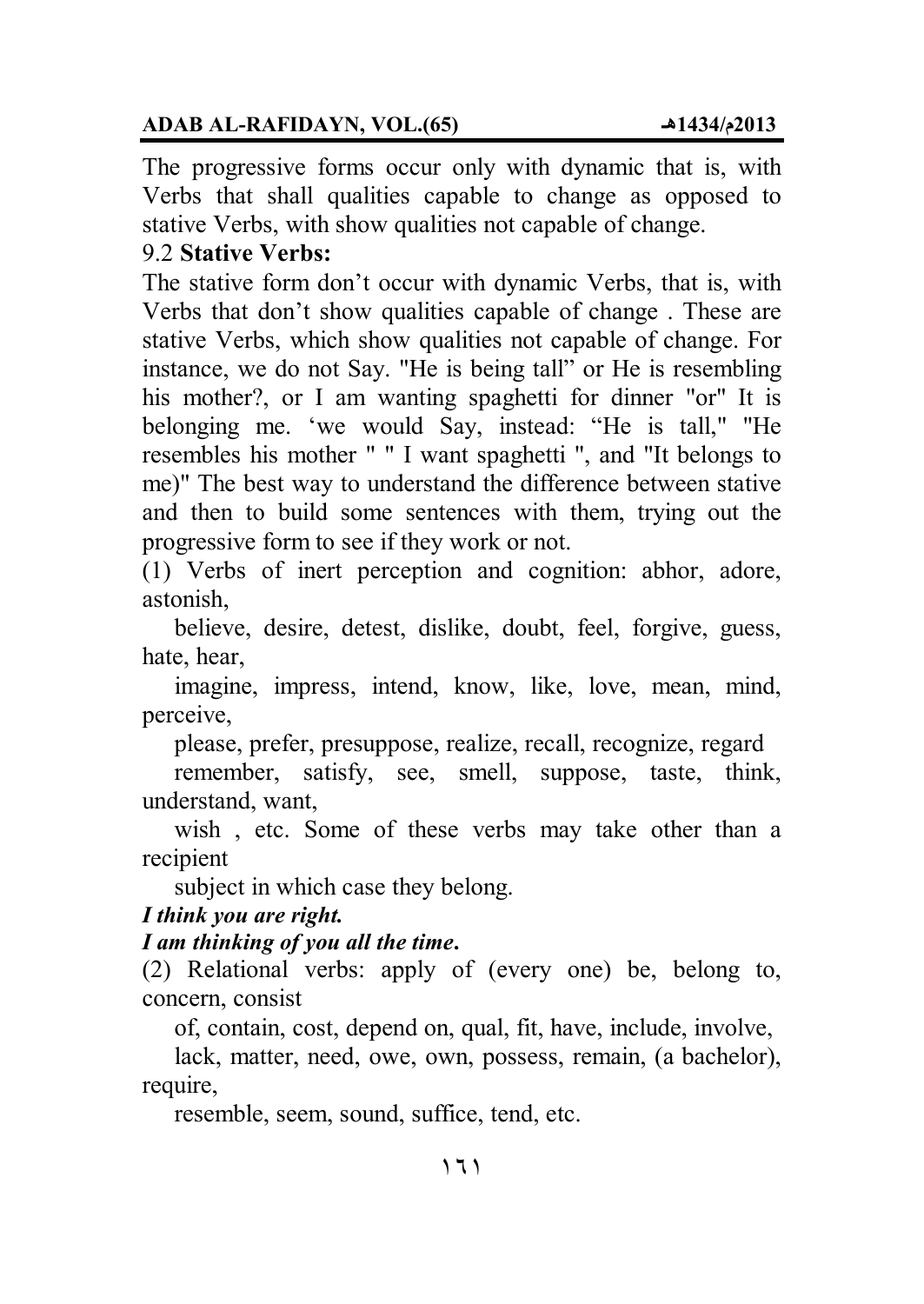10. The **Extensive Transitive Verbs: 10.1 Monotransitive:**

## 10.1 **Monotansitive:**

## 10.1.1 **Noun Phrases as Direct Object:**

Direct objects are typically noun phrases. It is usually possible for direct object of an active sentence to become the subject of a passive sentence, with the subject of the active sentence, as the prepositional complement in an optional byphrase:

*The boy caught the ball - The ball was caught by the boy.* 

 It is however, usual to omit the by-phrase, often because it is irrelevant or unknown as in:

The Prime Minister was attacked last night during the debate, or because it is redundant in the context, as in:

Jack fought Michael last night and Jack was beaten.



## **10.1.2 Finite Clauses as Direct Object**

Like finite clause as complementation of adjective phrases. Finite clauses as direct object, may have an indicative verb, putative should, or subjunctive verb, depending on the class of the subordinate verb:

(A) Factual subordinate verb, with indicative superordinate verb:

They agree that she is pretty,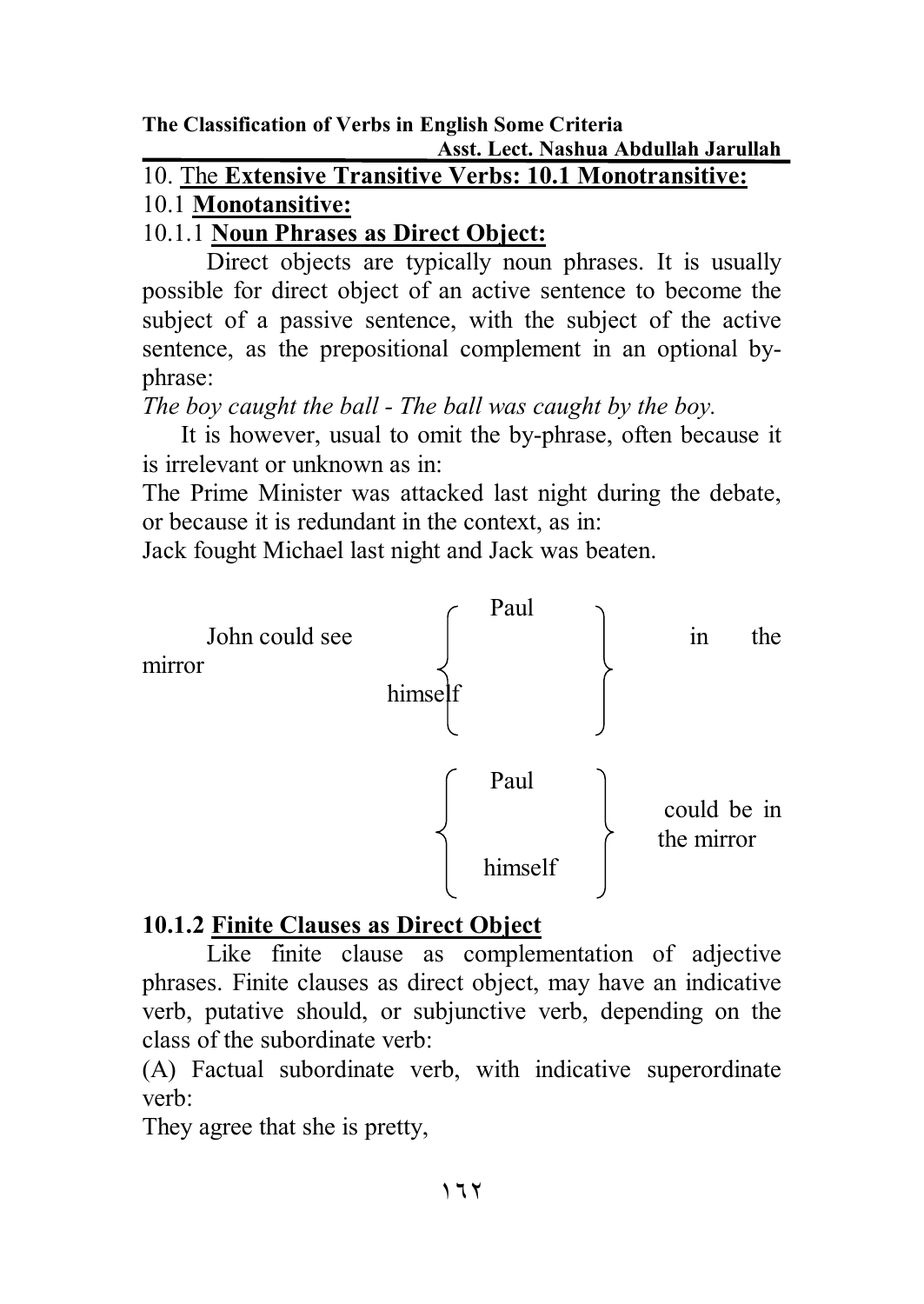#### **ADAB AL-RAFIDAYN, VOL.(65) ھـ1434/م2013**

(B) Emotive verb, with indicative verb or putative should:

she should worry about

I regret that

she worries about it.

(C) Volitional verb, with subjunctive verb or should (not clearly differentiated between its putative and obligational uses:

it.

*I proposed that he*

 *admit all applicants. should admit all applicants.* 

## **10.1.3 Nonfinite Clauses as Direct Object**:

Among nonfinite clauses as direct object, we distinguish between those with a subject and those without a subject, and within each type between infinitive and participle clauses.

To-infinitive He likes to talk Without subject -Ing participle He like talking To-infinitive He wants her to Infinitive  $\vert$  come Bare infinitive He saw her come -ing participle He saw her coming With subject Participle -ed participle He found the seats taken

**Table 8: The Realizations of O.d as Non finite clause**

## **10.2 Complex Transitive:**

## **10.2.1 To-infinitive Clauses with Subject:**

Two clauses of verbs have to be distinguished factual and nonfactual. Factual as in: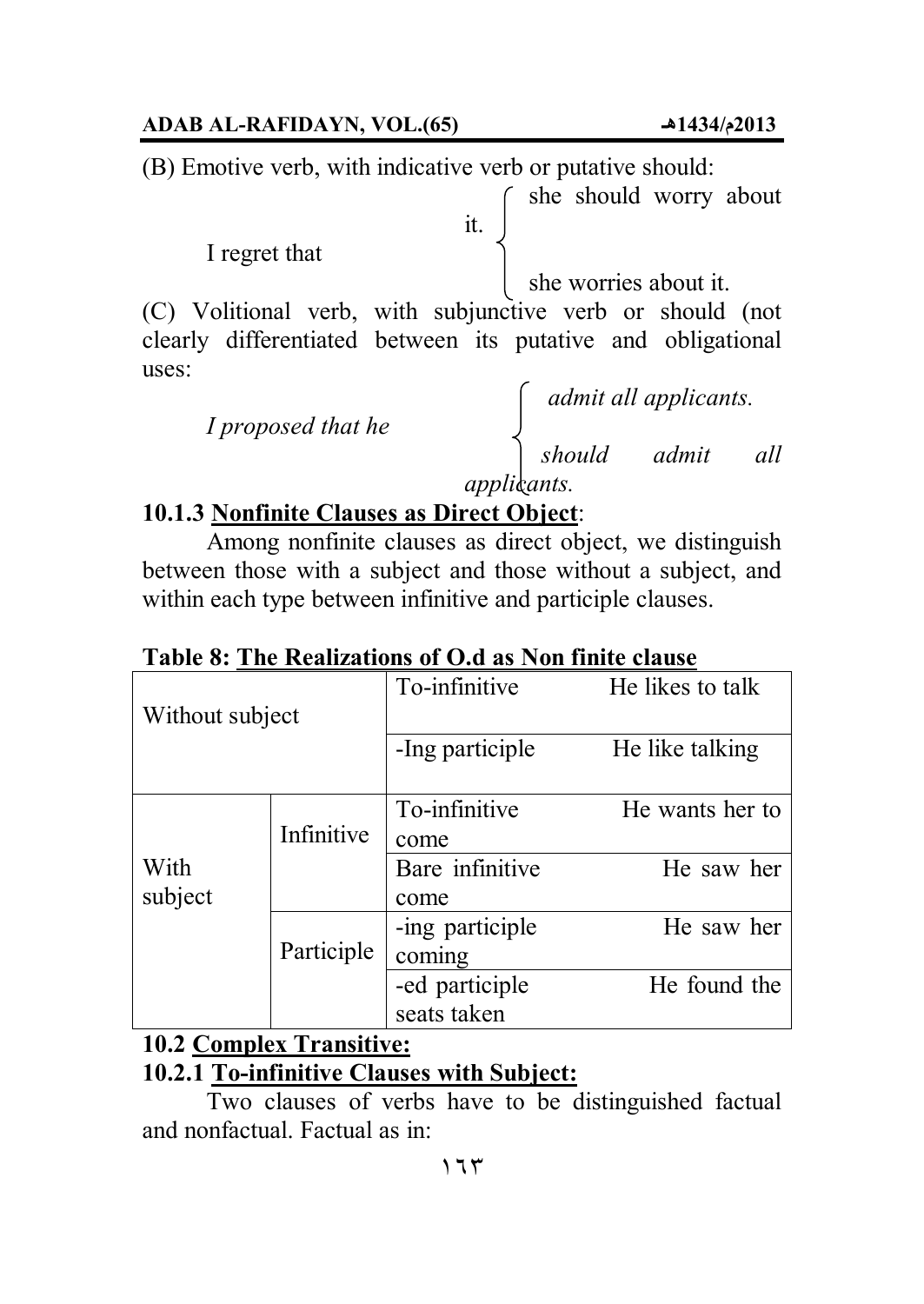**The Classification of Verbs in English Some Criteria** 

 **Asst. Lect. Nashua Abdullah Jarullah** 

John believes that stranger to be a policeman. Non-factual as in:

John intended that Mary should sing an aria.

## **10.2.2** -**ing Participle Clauses with Subject:**

Verbs taking an -ing participle clause fall into two .clauses: those which permit the subordinate subject to be genitive (predominantly emotive verbs with personal nouns or pronouns).

I dislike him! She driving my car.

## **10.2.3 -ed Participle Clauses with Subject:**

We can distinguish between three types of construction involving -

ed participle with subject consative, volitional verb:

He got the watch repaired.

Factual verb expressing an event:

He saw the watch stolen.

Factual verb expressing a current state:

He found the watch stolen.

## **10.2.4 Verbless Clauses with Subject:**

With complementation by verbless clauses, we can also see underlying "b" classes:

> that John is a good driver John to be a good driver John a good driver

## **1 1.Ditransitive Complementation:**

Ditransitive Verb is a Verb which takes a subject and two objects which refers. To a recipient and atheme . according to certain linguistic considerations, these objects may be called direct and indirect, or primary and secondary. This in contrast to monotransitive Verbs which take only one object, a direct object.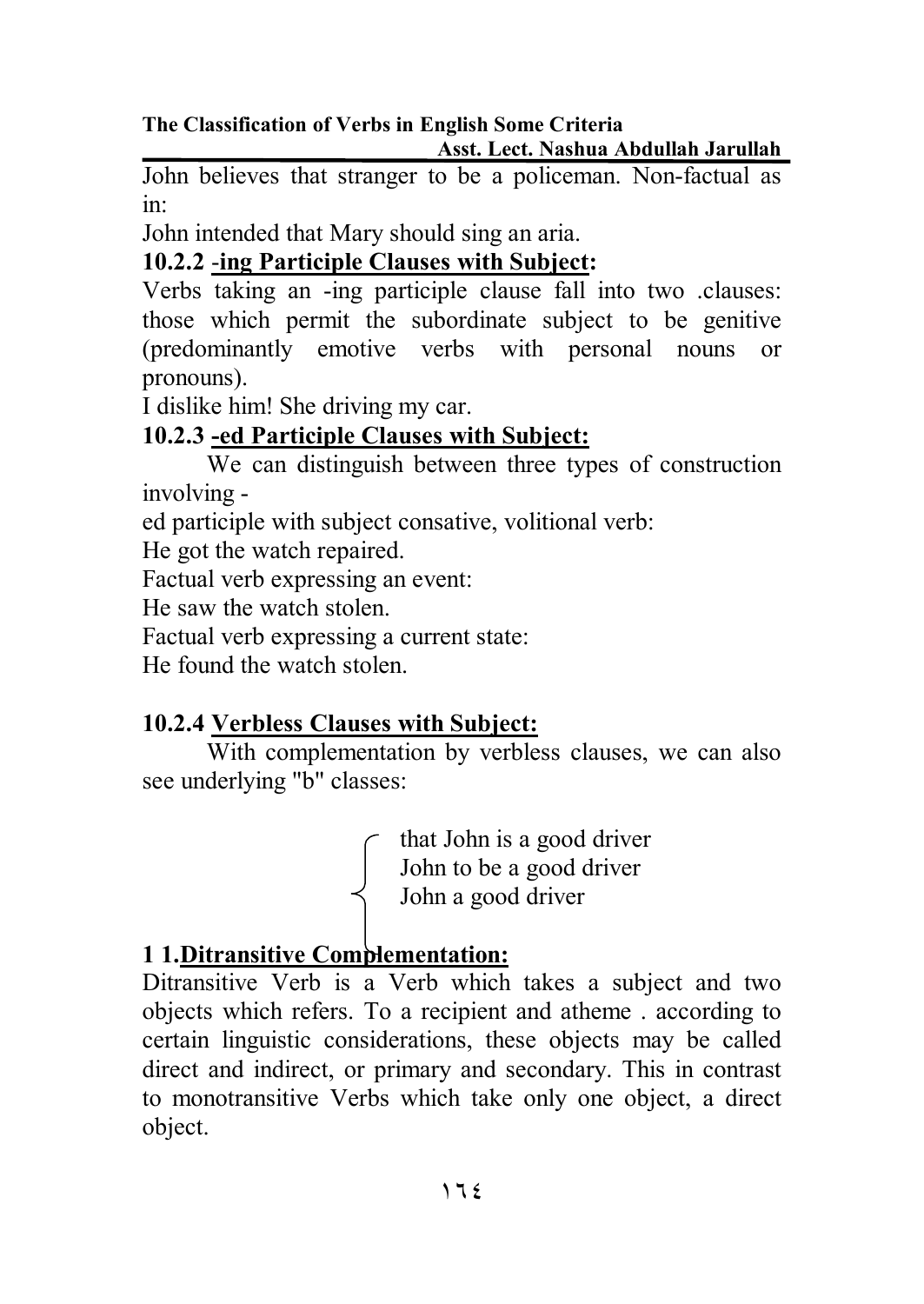### **11.1 Noun Phrase as'Both Indirect Object and Direct Object:**

Ditransitive complementation involves two object that are not in intensive relationship indirect object (normally animate) which is positioned first, and direct object (normally concrete)

## **He gave the girl a doll.**

S V id od

## **11.2 Noun Phrases as Indirect Object + Finite Clauses as Direct**

## **Object:**

With some verbs the indirect object is obligatory:

John convinced me that he was right.

- John convinced that he was right. With other verbs, it can be omitted:

John showed me that he was honest.

- John showed that he was honest

## **11.3 Noun Phrase as Indirect Object + Non Finite Clause as Direct Object:**

There is superficial similarity between certain complex transitive and ditransitive, example:

He persuaded Mary to teach Bob.

The difference can be seen when the subordinate clause is made passive:

He wanted Bob to be taught by Mary.

He persuaded Bob to be taught by Mary.

## **12. Intensive Verbs:**

Intensive Verb

Intensive verb are commonly know as liking Verb, or Coupler Verbs. They have the following structure : Subject liking Verb + Subject Complement. The Subject Complement can be a noun (ie a predicate nominal) an adjective (i.e predicate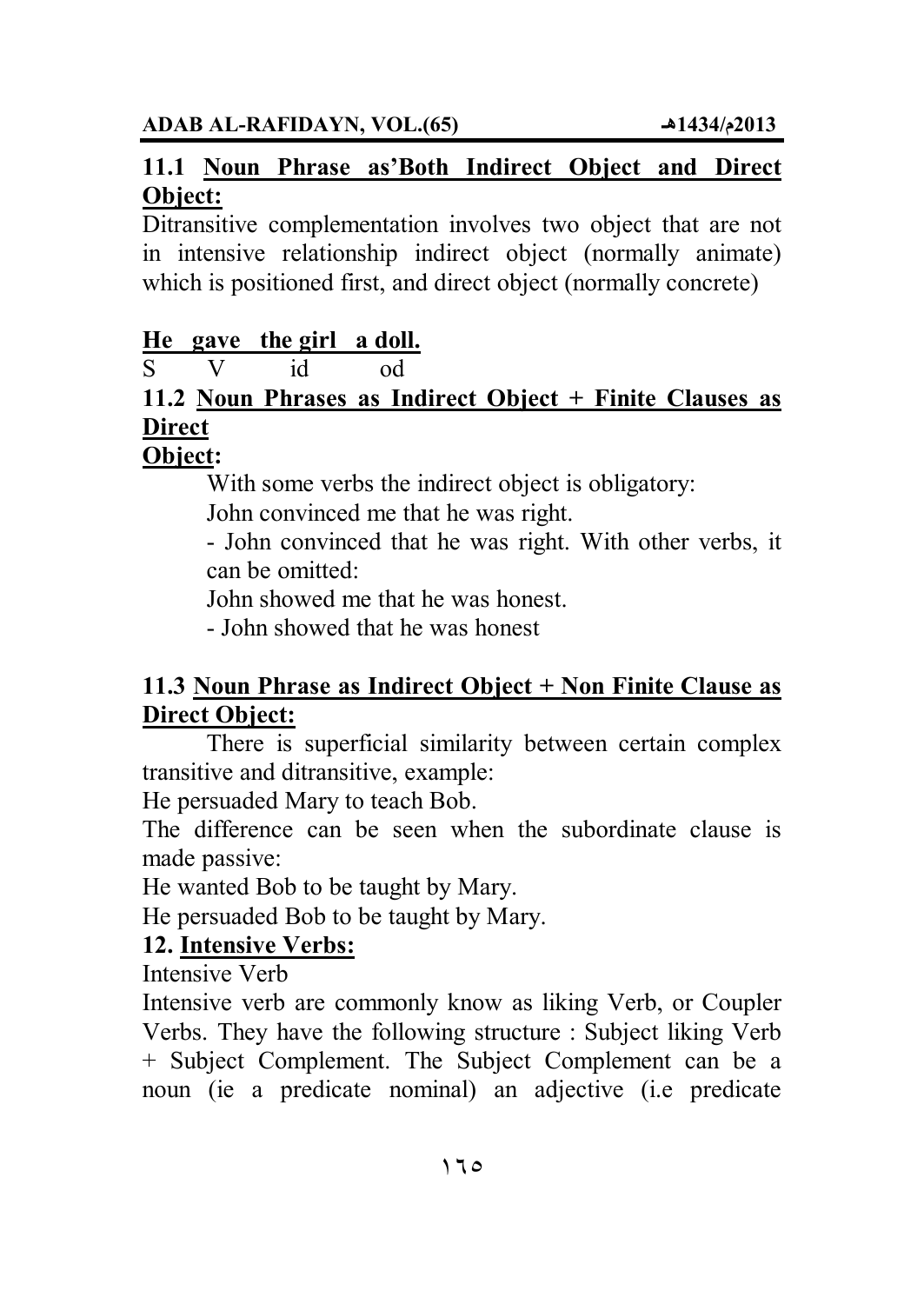**The Classification of Verbs in English Some Criteria Asst. Lect. Nashua Abdullah Jarullah** 

adjective) or an adverb (i.e adverb of time or place, and prepositional and phrases.

## **12.1 Subject complement:**

A verb has copular complementation when it is followed by a subject complement or a predication adjunct and when this element cannot be dropped without changing the meaning of the verb. Such verbs are copular verbs, the most common of which is the copular be.

 Copular verbs fall into two main classes according to whether the subject complement has the role of current attribute or resulting attribute.

Current: The girl seemed very restless.

Resulting: The girl becomes very restless.

The most common copular verbs are listed below, those that are used only with objective phrases are followed.

## **12.2 Predicative Adjuncts**:

The only copula that allows an adverbial as complementation is to be the adverbials, termed predicative adjuncts in this function are mainly place adjuncts.

*The children are at the zoo./………… Are outside.*

but time adjunct are also common with an eventive subject:

*The party will beat nine o 'clock./………… will be tonight.*

other types of predicative adjuncts:

*The eggs are for you*. (recipient adjunct)

*The drink are for journey*, (purpose adjunct)

*The increase in food prices this year was because of the drought*, (cause adjunct)

*Transport to the mainland is by ferry*, (mean adjunct)

(b) The subjunctive or putative should is used with adjectives expressing volition:

e.g. (anxious, eager, willing): be

$$
\left\{\begin{array}{c}be\\111\\111\end{array}\right\}
$$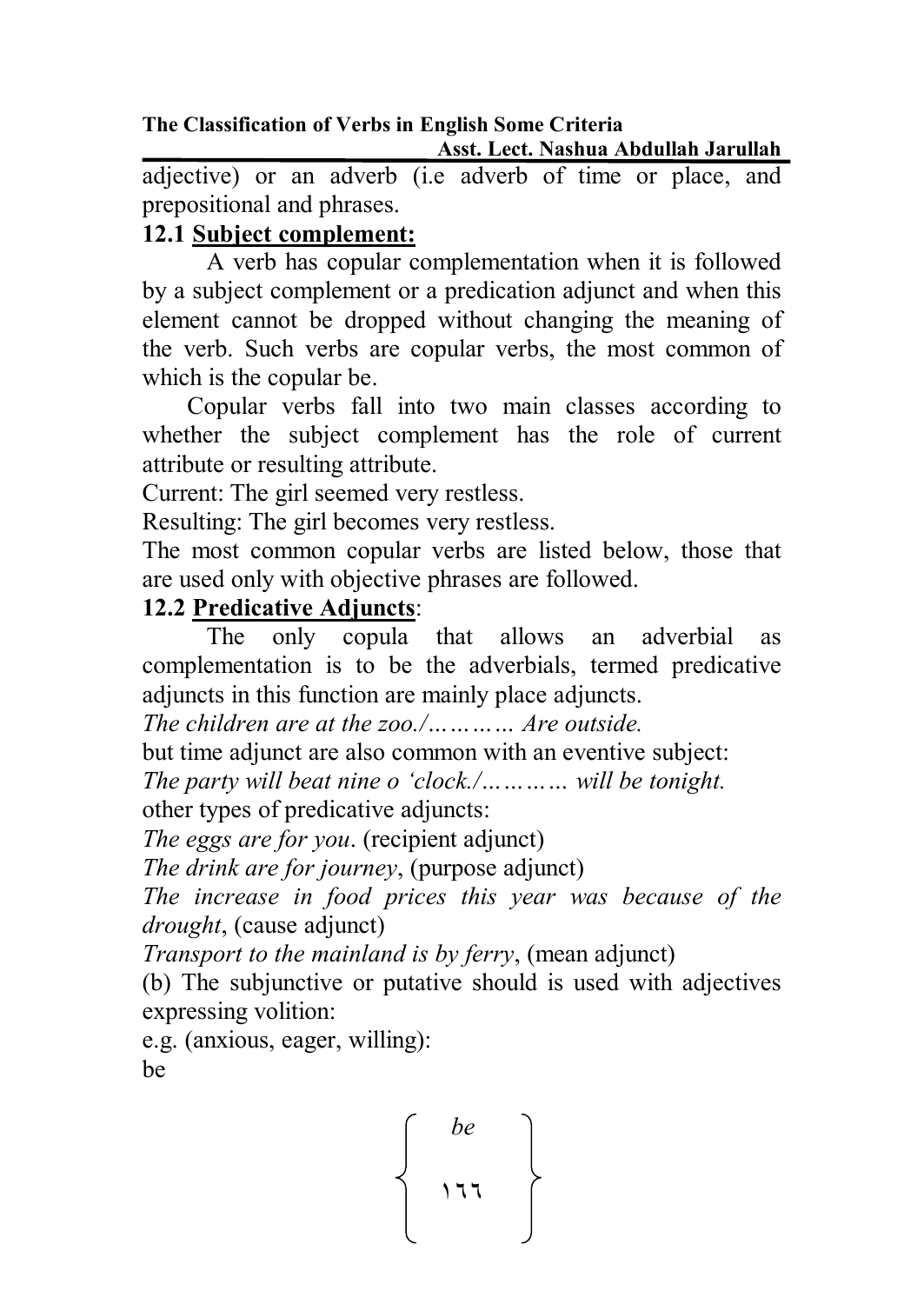*I am anxious that he* should be permitted *to resign* 

 *is*

 (c) The indicative or putative should is used with emotive adjectives

(e.g.: angry, annoyed, glad, pleased, surprised). The indicative is chosen

when the that-clause is intended to refer to an event as a established fact.

The following pairs illustrate the choice.

*I (that) you have to leave so early*

 *I am sorry*

*(that) you should have been (so) unconvinc* 

#### 13. **Simple vs. Multi-Word Verbs**:

#### 13.1 **Simple (One Word) Verbs**:

Verbs in English can also be classified into simple vs. multi-word. This classification is also important because some verbs are composed of more than one item working as one unit: *He went over his paper again*, (review)

Simple (one word) verbs are the most common type in English, while those multi-word are restricted in number, carrying different or the same meaning: e.g.

*He went over his paper*, (multi-word verb)

*He went over the hill*, (simple verb).

#### 13.2 **Multi Word Verbs**:

Phrasal Verb are part of a large group of Verbs called "multiwords" phrasal Verbs and other multi- word Verbs are an part of the English language Multi- word Verb is a Verb like "pick up" turn important on or get on with for convenience, may people refer to all multi-word Verbs as. These Verbs consist of a basic Verb another word or words .The other word (s) can be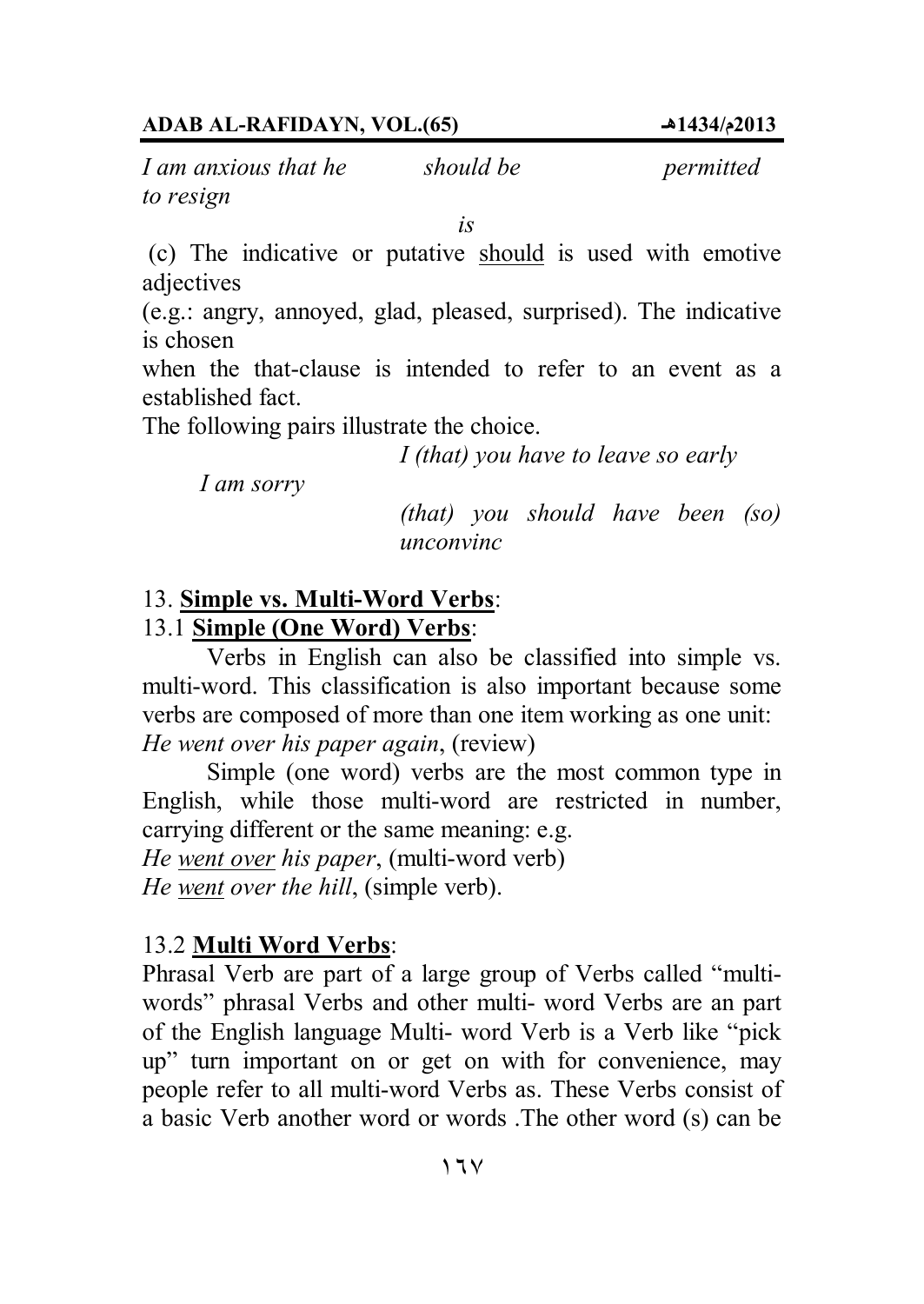**The Classification of Verbs in English Some Criteria Asst. Lect. Nashua Abdullah Jarullah** 

preposition and / or adverbs The two or three words that make up multi- word Verbs form a short "phrase" which is why these Verbs are often all called "phrasal Verbs".

 The two main categories of multi-word verbs consist of a lexical verb plus a particle, a neutral designation for the overlapping categories of adverb and preposition that are used in such combination. In phrasal verbs the particle is an adverb (e.g.: drink up, find out) and prepositional verbs. It is a preposition (e.g.: dispose of cope with).

In addition, there are phrasal-prepositional verbs with verbs with two particles, an adverb followed by a prepositional (e.g.: put up with), and types of multi-word verbs that do not consist of lexical verbs followed simply by particles (e.g.: cut short, put paid to) (Leech et al., 2001:392).

There is not a sharp boundary between multi-word verbs and free

combination, where the parts have distinct meanings. Rather there is a

gradience ranging from idiomatic and syntactically cohesive combinations to combinations that are loosely connected.

Consider the following examples:

*He lives on rice these days*, (multi-word) **S V 0**  *He lives on uninhabited island*. (simple)

**S V A**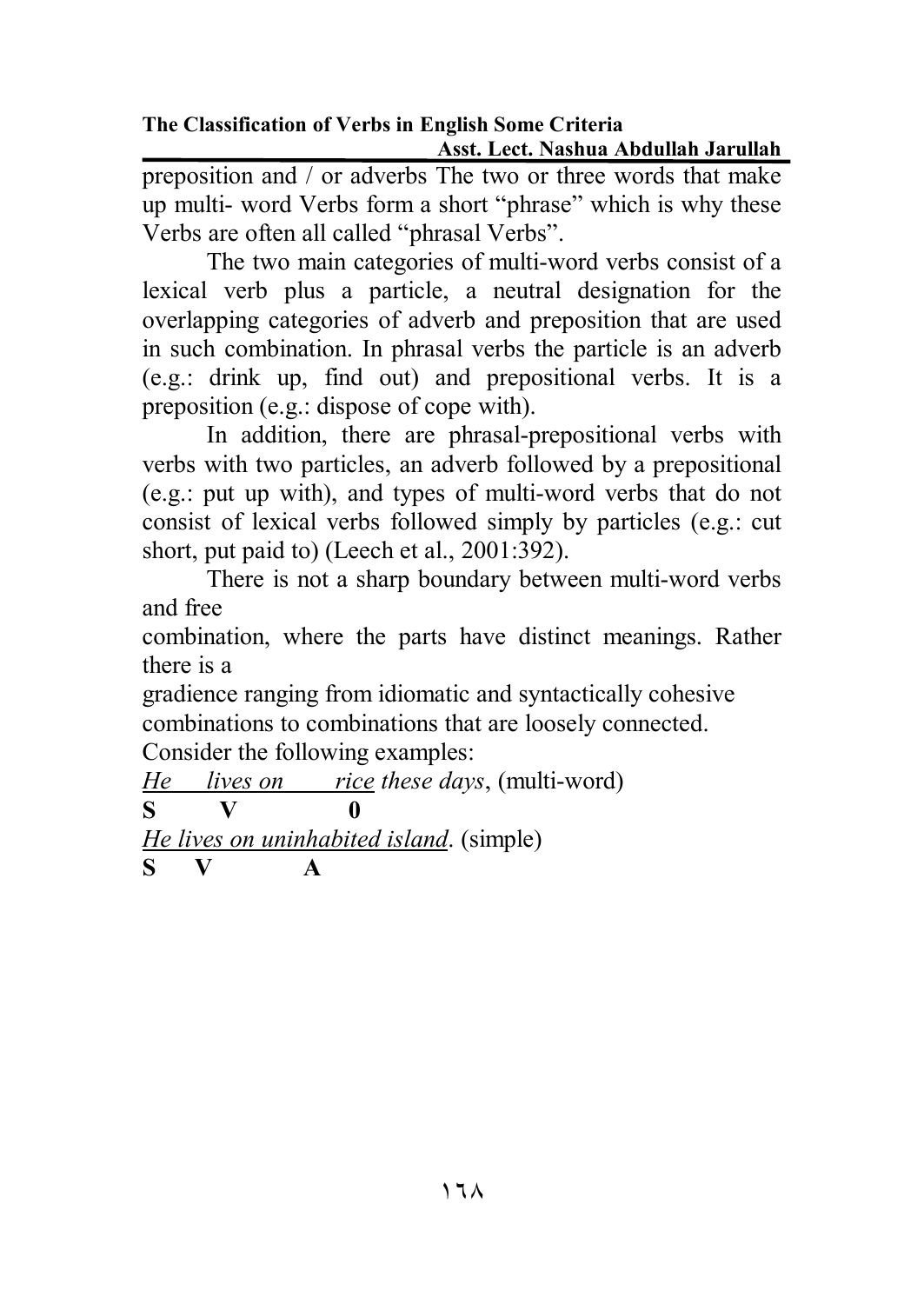#### **14. Conclusions**:

### **This research reflects the following points:**

1. There are many criteria that can be adopted by grammarians to classify verbs in English.

2.Some of these criteria seem logical in classification verbs on the semantic point of view (finite vs. nonfinite). Other verbs might be

 tackled on the bases of their semantic implications (lexical vs. auxiliaries).

3.Morphologically speaking, verbs can be classified into regular vs.

irregular.

4.Another criterion is classifying verbs into simple, i.e. oneword verbs or

 multi-word, i.e. phrasal, prepositional and phrasal prepositional verbs.

5.With reference to the complementation of the verb in English, the

concept intensive vs. extensive is another important criterion.

## **REFERENCE**

Aziz,y.y (1989). Acontrasitive Grammar of English and Arabic Mosul:Mosul University

Beate Haba(2011)Between Heads and Phrases:Particale In English phrasal Verbs.GRIN Verlag,PP.6-1O ISBN.

Biber(1990) Longman English Grammar.

Downing and Lacke(2002) Auniversity Coruse in English Grammar. Rout ledge.

Eckersley and Eckersley(1963) A Comprhensive grammar of English For Overseas Students.Longman

Greenbaum and Quirk (1990) .A Student's Grammar of the English Languge.Longman

Multi Word Verbs."British Council"